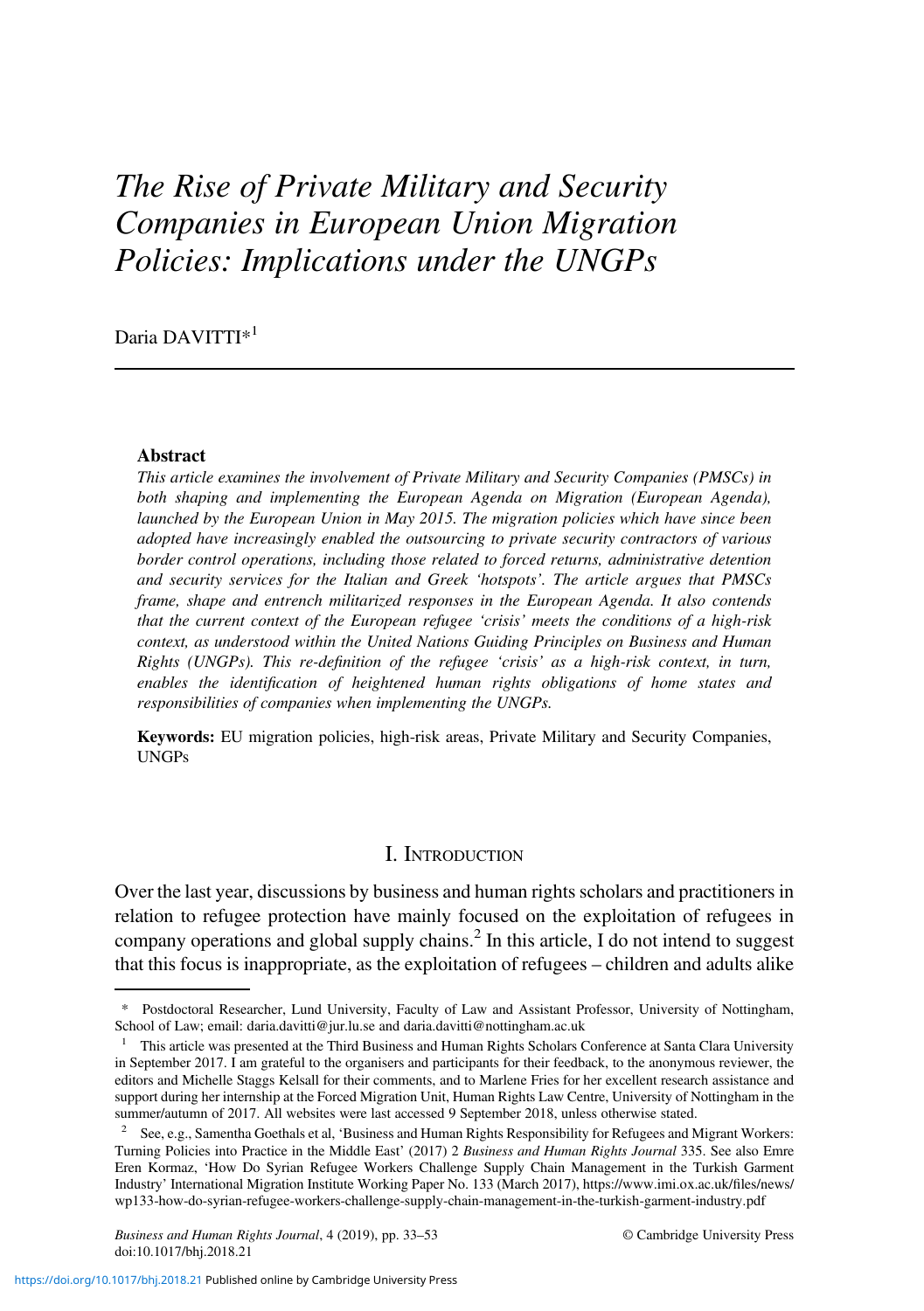– along the supply chains of various industries is unfortunately a significant issue that needs to be further examined and better addressed. Instead, I wish to take the discussion to a different locale, which I argue presents equally crucial challenges in terms of addressing the implications of abuses perpetrated against people on the move.

I focus specifically on the involvement of Private Military and Security Companies  $(PMSCs)^3$  in both shaping and implementing the European Agenda on Migration (European Agenda), launched by the European Union (EU) in May 2015 in response to a sharp rise in the number of deaths at sea while attempting to reach EU shores.<sup>4</sup> The policies which have since been adopted by the EU and its Member States to respond to the refugee 'crisis'<sup>5</sup> have increasingly enabled the outsourcing to PMSCs of various migration control operations, including inter alia those related to deportations and removal, housing, transport, the detention of refugees and the security of reception and/or processing centres, such as the 'hotspots' in Italy and Greece.<sup>6</sup>

<sup>4</sup> Approximately 1,850 people died across the Mediterranean during the first five months of 2015, against an estimated 3,139 people dying or missing throughout the whole of 2017. For comparison, the estimated figure up to and including 23 April 2018 is of 522 people dying or missing across the Mediterranean. See: [https://data2.unhcr.org/en/](https://data2.unhcr.org/en/situations/mediterranean) [situations/mediterranean](https://data2.unhcr.org/en/situations/mediterranean)

<sup>3</sup> Although the security industry and most states prefer the term Private Security Contractors (or PSC), in this paper I adopt the term PMSC to reflect the fact that armed contractors can use force in self-defence, which in turn entrenches the trend towards the militarization of EU migration policies. This terminology also enables a focus on the multiple activities and on the various types of private security actors involved in migration control. For further details on terminology, see Nigel White, 'Regulation of the Private Military and Security Sector: Is the UK Fulfilling its Human Rights Duties?' (2016) 16 Human Rights Law Review 585. For a definition of PMSC, see ICRC and Swiss Federal Government, 'Montreux Document: On Pertinent International Legal Obligations and Good Practices for States Related to Operations of Private Military and Security Companies' (17 September 2008), Preface, para 9: 'PMSCs are private business entities that provide military and/or security services, irrespective of how they describe themselves. Military and security services include, in particular, armed guarding and protection of persons and objects, such as convoys, buildings and other places; maintenance and operation of weapons systems; prisoner detention; and advice to or training of local forces and security personnel'. See also International Code of Conduct Association, 'International Code of Conduct for Private Security Service Providers' (ICoC), finalized in November 2010, which provides the following definition: 'Private Security Companies and Private Security Service Providers (collectively "PSCs") – any Company (as defined in this Code) whose business activities include the provision of Security Services either on its own behalf or on behalf of another, irrespective of how such Company describes itself' (emphasis added); see: [https://www.icoca.ch/](https://www.icoca.ch/en/the_icoc#b-definitions) [en/the\\_icoc#b-de](https://www.icoca.ch/en/the_icoc#b-definitions)finitions. For the purpose of my analysis, the security services provided by PMSCs also include, e.g., the provision, operation and/or maintenance of border technologies and surveillance equipment such as drones, maritime/air and other vehicles, as well as the provision of on-the-ground personnel, providing armed guarding and protection, as well as the daily administration of immigration detention.

<sup>&</sup>lt;sup>5</sup> I hold the view that the current situation in Europe does not amount to a refugee crisis, as it is mainly self-induced, and the direct result of the policies of externalization and securitization adopted by the EU and its member states, as partly described in this paper. It does, however, reflect a political willingness to justify brutal measures to stop refugee arrivals by depicting the situation as a humanitarian emergency. For a similar view, see Ruben Andersson, 'The European Union's migrant "emergency" is entirely of its own making', The Guardian (23 August 2015), [http://www.](http://www.theguardian.com/commentisfree/2015/aug/23/politics-migrants-europe-asylum) [theguardian.com/commentisfree/2015/aug/23/politics-migrants-europe-asylum](http://www.theguardian.com/commentisfree/2015/aug/23/politics-migrants-europe-asylum). For the argument on humanitarian posturing, see Daria Davitti, 'Biopolitical Borders and the State of Exception in the European Migration Crisis' (2018) 29:4 European Journal of International Law (forthcoming).

For a list of contracts signed between the European Asylum Support Office (EASO) and various PMSCs in 2017, covering a wide-range of asylum services, see, e.g., EASO, 'List of Contracts Awarded by the European Asylum Support Office in 2017 in Accordance with Article 124 of the Commission Delegated Regulation (EU) No 2462/2015 of 30 October 2015 on the Rules of Application of Regulation (EU, Euratom) No 1929/2015 of the Financial Regulation Applicable to the General Budget of the Union', [https://www.easo.europa.eu/sites/default/](https://www.easo.europa.eu/sites/default/files/EASO-contracts-awarded-2017.pdf)files/EASO-contracts[awarded-2017.pdf](https://www.easo.europa.eu/sites/default/files/EASO-contracts-awarded-2017.pdf). This list includes, for instance, a controversial contract with G4S Secure Solutions S.A. to provide security for the 'hotspots' in the Aegean islands in Greece, following riots in 2016. See also 'Silver Linings: Migration, Terrorism and Austerity Help Contractors to Prosper', The Economist (25 June 2016), [https://www.economist.com/](https://www.economist.com/business/2016�/�06/25/silver-linings) [business/2016/06/25/silver-linings.](https://www.economist.com/business/2016�/�06/25/silver-linings) See further Jane Lethbridge, 'Privatisation of Migration and Refugee Services and Other Forms of State Disengagement', Public Services International Research Unit (2017), [http://www.world-psi.org/](http://www.world-psi.org/en/privatisation-migration-refugee-services-other-forms-state-disengagement) [en/privatisation-migration-refugee-services-other-forms-state-disengagement.](http://www.world-psi.org/en/privatisation-migration-refugee-services-other-forms-state-disengagement)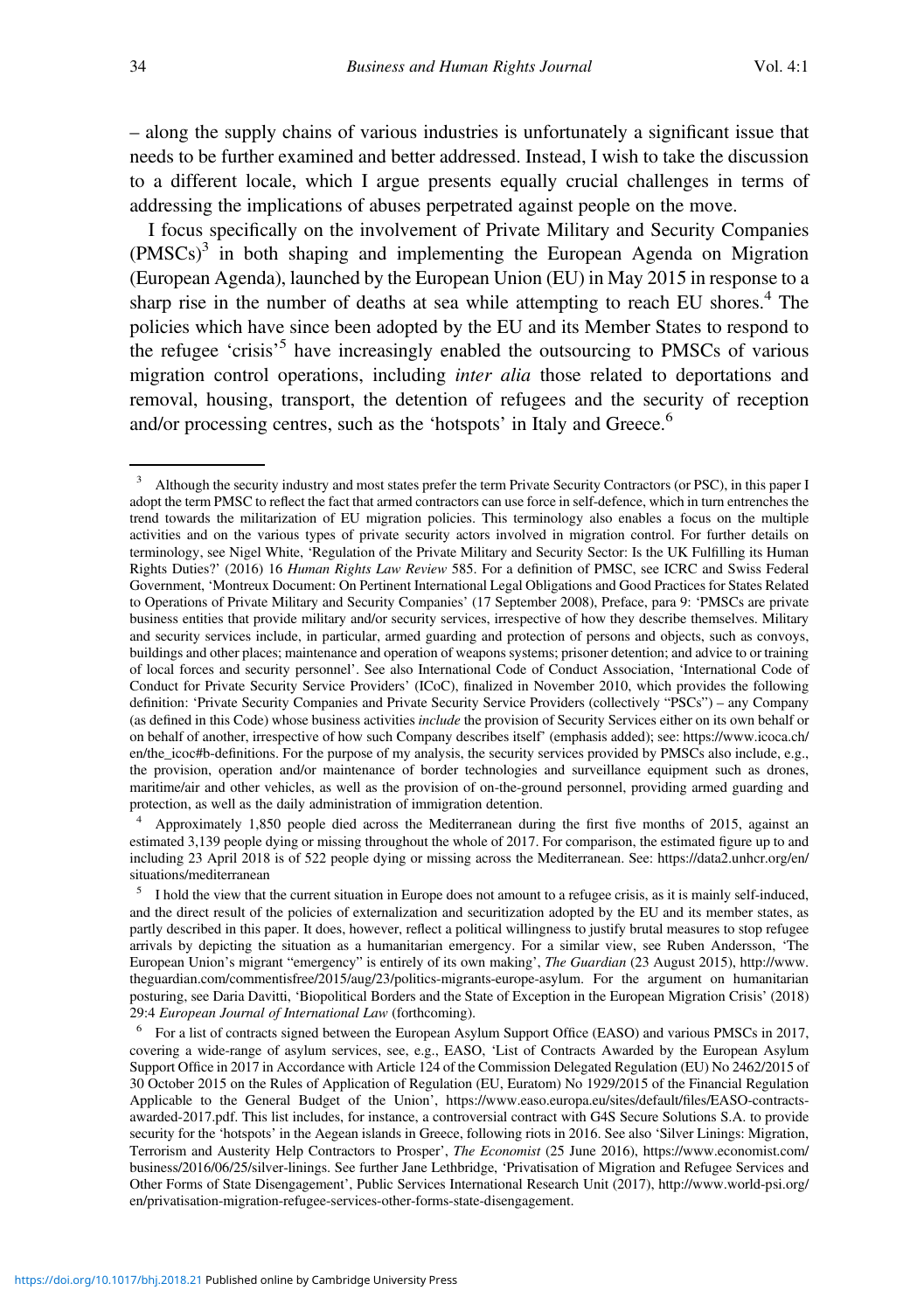The scope and nature of the human rights abuses occurring at the hands of PMSCs implementing EU migration-control policies is well known and has been accurately documented.7 Yet, achieving remedy for victims of business-related human rights abuses taking place in migration settings remains an intractable challenge, not least for the jurisdictional hurdles faced by the victims and for the non-state-actor status of PMSCs, who are traditionally not directly bound by international law.<sup>8</sup> The nature of the abuses and the difficulties encountered in ensuring effective remedies in the context of business' involvement in migration control were emblematically evidenced in the recent Kamasaee v Commonwealth case, a class action suit against the Commonwealth of Australia and two corporate contractors in charge of operating the immigration detention centre on Manus Islands in the Independent State of Papua New Guinea (one of which, notoriously, was G4S) – a case that was eventually settled without admission of liability for AUD\$70 million plus costs.<sup>9</sup>

The main objective of this article is not to articulate in detail the obligations of the home states and the responsibilities of relevant PMSCs in contexts of migration control, but rather to put forward three key arguments which will hopefully engender a debate within the Business and Human Rights community of scholars and practitioners, in relation to the possible responses to the abuses taking place during the implementation of the policies of cooperative deterrence<sup>10</sup> which characterize the EU response to the ongoing migration 'crisis'. My aim is to detail and justify the conceptual and practical applicability of relevant UNGP standards to the context of migration control. Legal scholars may argue that a focus on the UNGPs, as taken throughout this article, should be further supplemented by, e.g., a discussion of EU member states' responsibility under

<sup>7</sup> See, e.g., Martin Lemberg Pedersen, 'Private Security Companies and the EU Borders' in Thomas Gammeltoft-Hansen and Ninna Nyberg Sørensen (eds), The Migration Industry and the Commercialization of International Migration (Abington: Routledge, 2013) 152–172; Michael Flynn, 'From Bare Life to Bureaucratic Capitalism: Analyzing the Growth of the Immigration Detention Industry as a Complex Organization' (2016) 8(1) Contemporary Readings in Law and Social Justice 70. See also Nathan Ward, 'Panorama's Exposé of Immigration Centre Abuse is No Surprise. I Saw it for Myself', The Guardian (7 September 2017), [https://www.theguardian.com/commentisfree/2017/](https://www.theguardian.com/commentisfree/2017/sep/07/panorama-g4s-abuse-expose-immigration-centre-brook-house) [sep/07/panorama-g4s-abuse-expose-immigration-centre-brook-house.](https://www.theguardian.com/commentisfree/2017/sep/07/panorama-g4s-abuse-expose-immigration-centre-brook-house) See more generally the database published by the project The Migrant Files, detailing the contracts related to border security and deportation, as well as to software and hardware developed and provided for the implementation of EU migration policies up until June 2016, [http://www.](http://www.themigrantsfiles.com/) [themigrants](http://www.themigrantsfiles.com/)files.com/.

<sup>8</sup> A major difficulty is the reluctance of home states to regulate the overseas activities of companies registered or domiciled in their jurisdiction, which in turn contributes to what is known within the Business and Human Rights discourse as a 'governance gap' between the human rights standards of protection enshrined in relevant human rights instruments and reflected in the UNGPs, on the one hand, and the measures undertaken by states and companies, on the other. Much has been written on this governance gap and on how the issue of extraterritoriality and jurisdiction should (or should not) be addressed: see inter alia Olivier De Schutter, 'Towards a New Treaty on Business and Human Rights' (2016), 1 Business and Human Rights Journal 41; Robert McCorquodale and Penelope Simons, 'Responsibility Beyond Borders: State Responsibility for Extraterritorial Violations by Corporations of International Human Rights Law' (2007) 70:4 Modern Law Review 598; Philip Alston (ed) Non-State Actors and Human Rights (New York: Oxford University Press, 2005); Daria Davitti, 'Refining the Protect, Respect and Remedy Framework for Business and Human Rights and its Guiding Principles' (2016) 16 Human Rights Law Review 55; Sara L Seck, 'Home State Responsibility and Local Communities: The Case of Global Mining' 11:1 Yale Human Rights and Development Law Journal 178 (2008). For a contrasting view, see Claire Methven O'Brien, 'The Home State Duty to Regulate the Human Rights Impact of TNCs Abroad: A Rebuttal' (2018) 3 Business and Human Rights Journal 47.

<sup>9</sup> For an excellent analysis of the case, see Gabrielle Holly, 'Transnational Tort and Access to Remedy under the UN Guiding Principles on Business and Human Rights: Kamasaee v Commonwealth' (2018) 19 Melbourne Journal of International Law 52.

 $10$  For the term 'cooperative deterrence', see further Thomas Gammeltoft-Hansen and James C Hathaway, 'Non-Refoulement in a World of Cooperative Deterrence' (2015) 53 Columbia Journal of Transnational Law 235.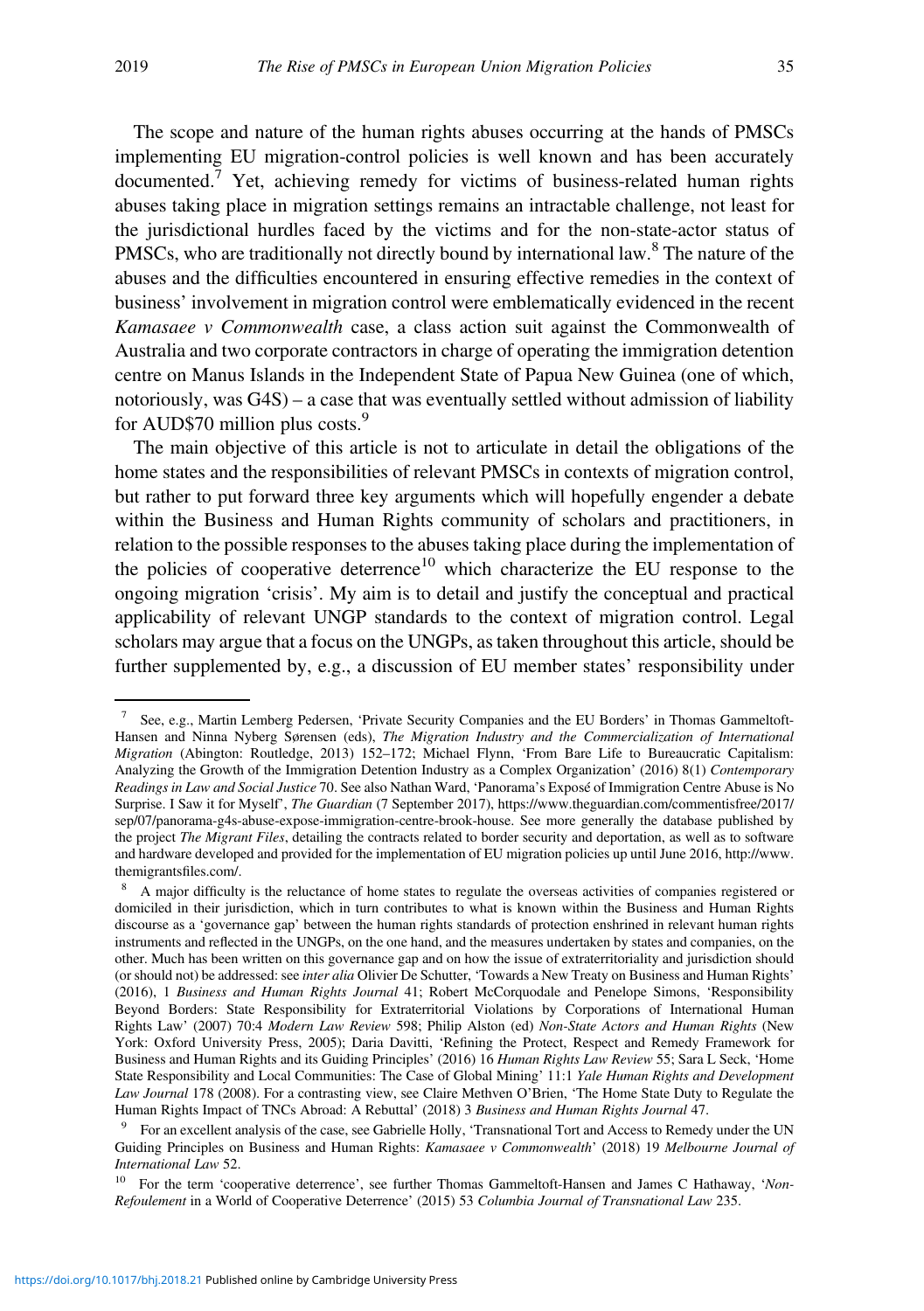the Articles on State Responsibility for Internationally Wrongful Acts  $(ARSIWA)^{11}$  and PMSC responsibilities under the International Code of Conduct for Private Security Service Providers  $(ICoC)$ ,<sup>12</sup> issued by the International Code of Conduct Association (ICoCA). Whilst I agree that a discussion of these instruments could further supplement the analysis undertaken in this article, I have chosen to focus on the applicability of the UNGPs to the migration context, and the obligations and responsibilities enshrined therein, as this is now considered the primary soft law instrument setting out what is to be expected of states and business to protect and respect human rights. As such the UNGPs are understood as reflecting standards already existing in international law. This is particularly pertinent, given that several EU member states, including Italy,<sup>13</sup> have committed to implementing the UNGPs through national action plans (NAPs). Yet, these same states fail to consider the applicability of the UNGPs to obligations arising within the context of the European Agenda, with considerable implications for the conduct of PMSCs. It is outside the scope of the current investigation, therefore, to further consider obligations under other instruments (e.g. ARSIWA and  $ICoC$ ).<sup>14</sup>

The three main arguments put forward in this article, therefore, are structured as follows. First, in section II, I argue that PMSCs' involvement in the framing, shaping and entrenchment of militarized responses by the EU through the European Agenda is pervasive. These private non-state actors, in fact, not only provide advanced border security and migration control services to member states and their partners (increasingly non-EU countries of transit and origin), but are also heavily involved in setting the priorities of the EU defence and security research agenda. Evidence indicates<sup>15</sup> that in so doing, they contribute to the framing of irregular migration as a security threat which can only be addressed through emergency-driven military responses – and, conveniently, the same services provided by PMSCs. These private non-state actors, therefore, irreversibly shape European migration policies and the ever-increasing privatized securitization of

<sup>&</sup>lt;sup>11</sup> United Nations, International Law Commission (23 April to 1 June and 2 July to 10 August 2001) General Assembly Official Records, Fifty-fifth Session, Supplement No 10 (A/56/10), [http://www.un.org/law/ilc/.](http://www.un.org/law/ilc/)

 $12 \text{ }$  ICoC (2010) note 3.

<sup>&</sup>lt;sup>13</sup> See Italian Inter-Ministerial Committee for Human Rights (CIDU) 'Italian National Plan on Business and Human Rights, 2016–2021', [http://www.cidu.esteri.it/resource/2016/12/49117\\_f\\_NAPBHRENGFINALEDEC152017.pdf](http://www.cidu.esteri.it/resource/2016�/�12/49117_f_NAPBHRENGFINALEDEC152017.pdf). The Italian NAP, e.g., explicitly mentions both conflict and high-risk areas in relation to UNGP 7 and refers to the OECD due diligence guidance 'Risk Awareness Tool for Multinational Enterprises in Weak Governance Zones' and 'Due Diligence Guidance for Responsible Supply Chains of Minerals from Conflict-Affected and High-Risk Areas'.

<sup>&</sup>lt;sup>14</sup> For an evaluation of the soft law initiatives aimed at regulating PMSCs, see generally Sorcha MacLeod and Rebecca DeWinter-Schmitt, 'Auditing and Certification of Management Systems for Private Security Operations: An Effective Tool for Ensuring Private Security Companies Meet their Responsibility to Respect Human Rights?' (2018) in this special issue. The examination of state responsibility for the conduct of PMSCs under ARSIWA is certainly desirable and recommended for further research. It is also the aim of a broader research project in which I am currently involved, entitled Liquid Borders, which examines inter alia the potential joint responsibility and/or complicity of EU member states, cooperating third countries, of the EU itself (under ARIO) and of private non-state actors involved in the implementation of the European Agenda. For the first output of the project, setting out the theoretical underpinning of the analysis, see Davitti, (2018) note 5.

<sup>&</sup>lt;sup>15</sup> See Chris Jones, 'Market Forces: The Development of the EU Security-Industrial Complex', Transnational Institute (25 August 2017), [https://www.tni.org/en/publication/market-forces-the-development-of-the-eu-security](https://www.tni.org/en/publication/market-forces-the-development-of-the-eu-security-industrial-complex)[industrial-complex.](https://www.tni.org/en/publication/market-forces-the-development-of-the-eu-security-industrial-complex) See also Mark Akkerman, 'Border Wars, The Arms Dealers Profiting from Europe's Refugee Tragedy', Stop Wapenhandel and Transnational Institute (4 July 2016) and 'Border Wars II, An Update on the Arms Industry Profiting from Europe's Refugee Tragedy', Stop Wapenhandel and Transnational Institute (December 2016), [https://www.tni.org/en/publication/border-wars.](https://www.tni.org/en/publication/border-wars)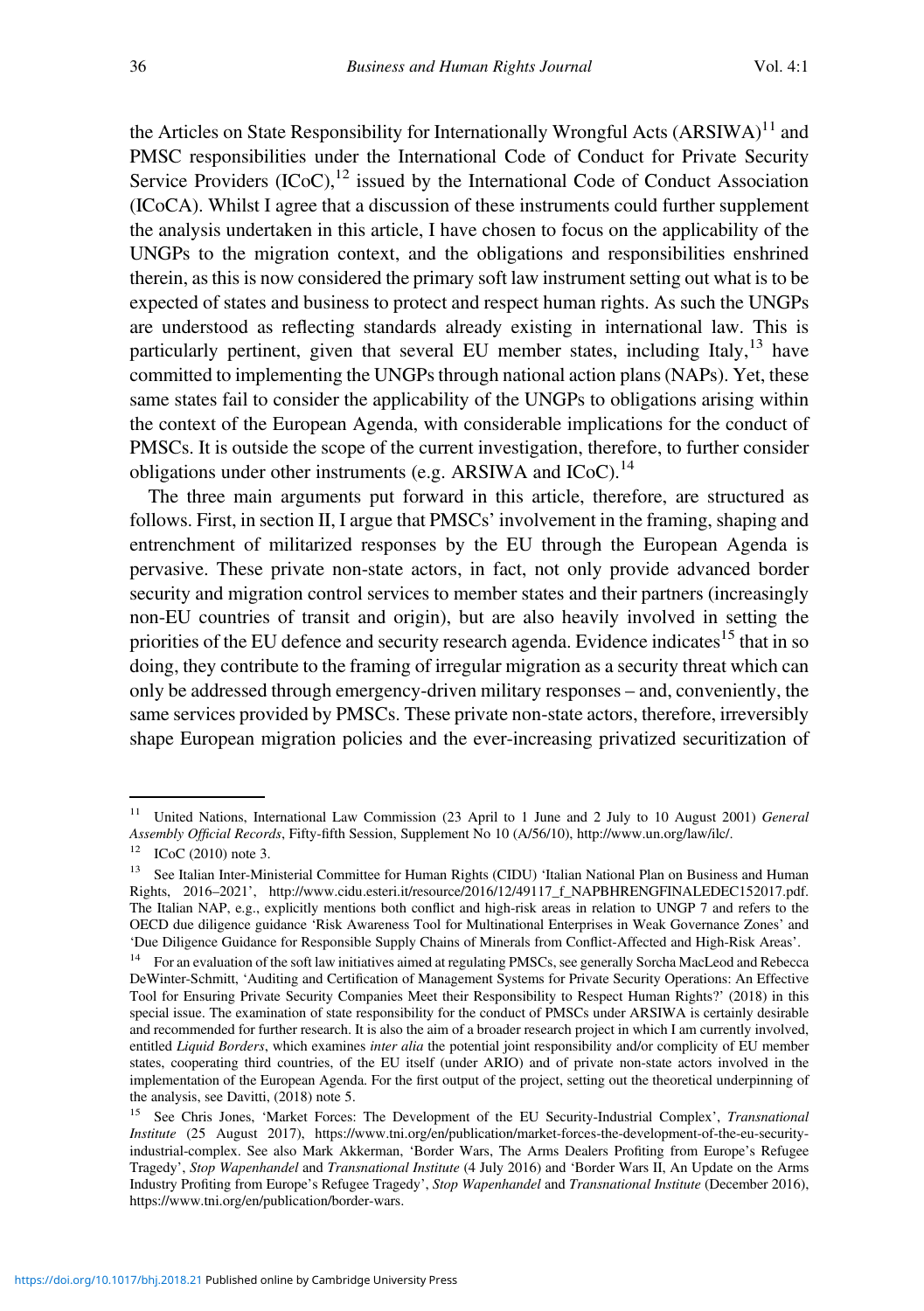the EU borderscape,<sup>16</sup> within a context of self-perpetuating convergence of interests between the EU and major security providers.<sup>17</sup>

In section III, after briefly describing the involvement of PMSCs in the context of EU migration control and the human rights risks that such involvement engenders, I then argue that the current context of the European refugee 'crisis' meets the conditions of a high-risk area for the purposes of the application of the UNGPs.<sup>18</sup> As I evidence in this paper, this characterization is particularly appropriate to the privatization of the migration control services both within EU member states and at the increasingly externalized EU border (from the management of deportations and removals, to the running of immigration detention facilities, to the operationalization of housing and health care services, and the distribution of food vouchers, etc.). The definition of 'highrisk' is also apposite to describe EU-funded interception operations at sea, as well as the conditions in countries of transit and origin, not least in the Sahel and North Africa, to which EU member states are externalizing specific border control functions, and propose to also transfer asylum determination processing responsibilities.<sup>19</sup> In section IV, I explain that this re-definition of the migration control measures enshrined in the European Agenda as high-risk operations for the purposes of business and human rights would enable scholars and practitioners to identify heightened human rights obligations of home states and increased due diligence responsibilities of PMSCs involved in implementing EU migration policies. Importantly, this re-definition as a high-risk area would also implicitly shift the emphasis away from the conceptualization of the current migration situation as a 'crisis', i.e. an emergency for the EU and its member states, by highlighting instead the high risk of occurrence of gross abuses in this context and the importance of focusing on safeguarding the rights of people on the move.

## II. A PERFECT BUSINESS MODEL: HOW PMSCS SHAPE AND IMPLEMENT EU POLICIES ON MIGRATION

The first argument presented in this article is that PMSCs are significantly influential in shaping EU migration policies in such a way that they become almost indispensable to the practical development and implementation of such policies. This involvement is

<sup>&</sup>lt;sup>16</sup> On the interdisciplinary use of the term 'borderscape', see, e.g., Chiara Brambilla, 'Exploring the Critical Potential of the Borderscapes Concepts' (2015) 20 Geopolitics 14.

<sup>&</sup>lt;sup>17</sup> According to Barbara Unmüßig, President of the Heinrich-Böll-Stiftung, and Ska Keller, Member of the European Parliament, '[w]hat we witness is a convergence of business interests and the aims of political hardliners who view migration as a threat to the EU's homeland security': Ben Hayes and Mathias Vermeulen, 'Borderline: The EU's Border Surveillance Initiatives' Heinrich-Böll-Stiftung (June 2012), https://www.tni.org/fi[les/download/borderline.pdf.](https://www.tni.org/files/download/borderline.pdf)

<sup>&</sup>lt;sup>18</sup> Human Rights Council, 'Guiding Principles on Business and Human Rights: Implementing the United Nations' "Protect, Respect and Remedy" Framework', A/HRC/17/31 (21 March 2011).

<sup>19</sup> See, e.g., 'European Council Conclusions 28 June 2018' at I.5, where the European Council called 'on the Council and the Commission to swiftly explore the concept of regional disembarkation platforms, in close cooperation with relevant third countries as well as UNHCR and IOM. Such platforms should operate distinguishing individual situations, in full respect of international law and without creating a pull factor' (emphasis added), [http://www.](http://www.consilium.europa.eu/en/press/press-releases/2018�/�06/29�/�20180628-euco-conclusions-final/) [consilium.europa.eu/en/press/press-releases/2018/06/29/20180628-euco-conclusions-](http://www.consilium.europa.eu/en/press/press-releases/2018�/�06/29�/�20180628-euco-conclusions-final/)final/. See also the contextual situation described in Daria Davitti and Marlene Fries, 'Offshore Processing and Complicity in Current EU Migration Policies, Part 1' EJILTalk! Blog (10 October 2017), [https://www.ejiltalk.org/offshore-processing-and-complicity-in](https://www.ejiltalk.org/offshore-processing-and-complicity-in-current-eu-migration-policies-part-1/)[current-eu-migration-policies-part-1/.](https://www.ejiltalk.org/offshore-processing-and-complicity-in-current-eu-migration-policies-part-1/)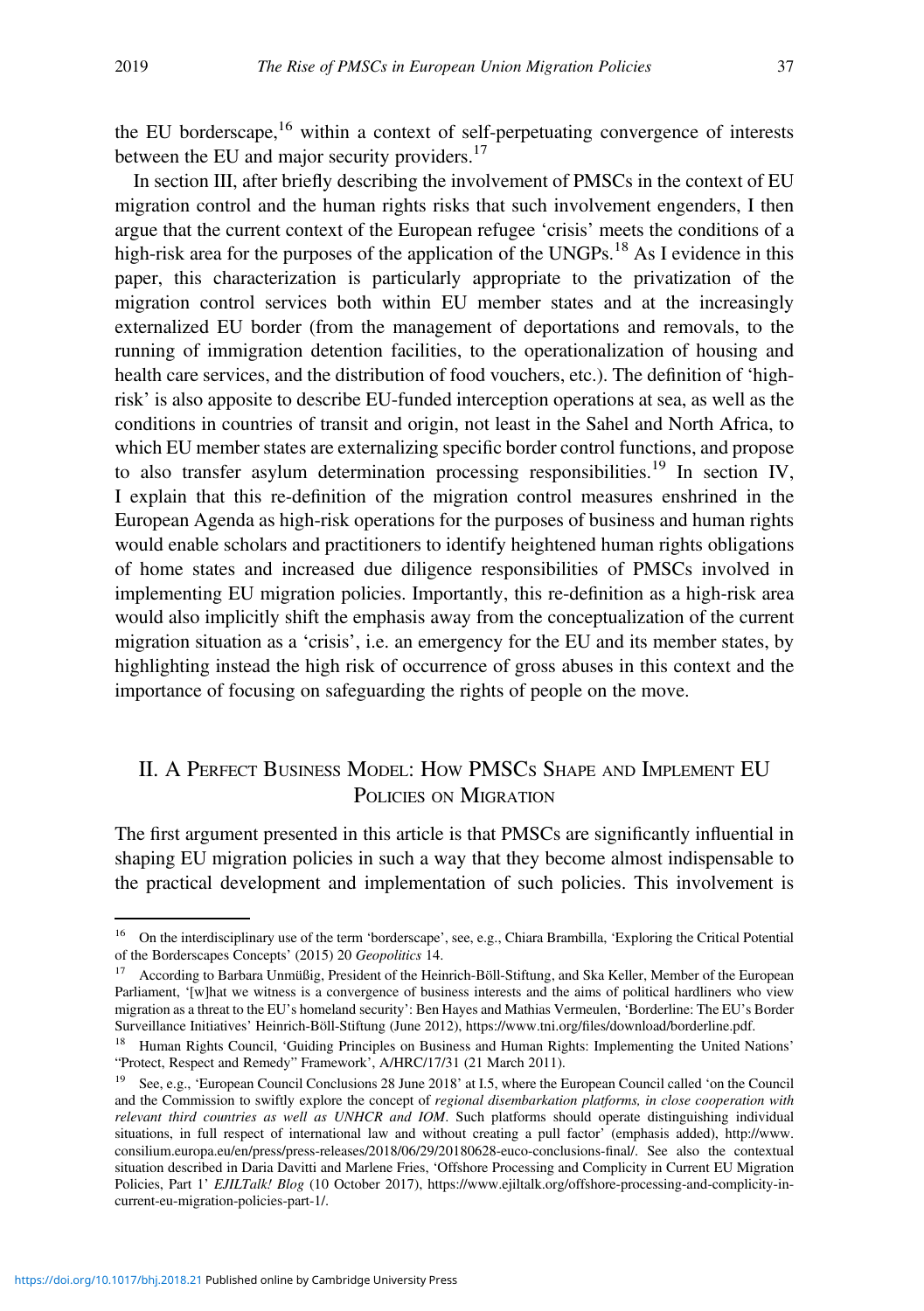problematic not only in terms of the symbiotic relationship it engenders, but also because of the way it accelerates the drive towards militarized responses to migration.<sup>20</sup>

As evidenced later in this section through the example of Leonardo S.p.A., it is possible to identify at least three levels of PMSC involvement in the current European refugee 'crisis'. This three-layered involvement largely reflects the group structure of major actors in the industry, which diversify their services – usually through complex group structures and subsidiaries – to be able to respond to different on-the-ground needs. The main actors involved in this area, therefore, specialize in tailored security services (from border monitoring services to sophisticated floating maritime surveillance systems); $^{21}$  arms trade and production; security and policy research. Their involvement in EU migration policies can thus be traced firstly at the research level, whereby they contribute to framing irregular migration as a 'security threat' that can only be addressed through security technologies and solutions. The second level of involvement relates to the way in which PMSCs market their product and services as dual-use technologies. As evidenced by Theodore Baird, $^{22}$  due to defence budget constraints and cuts, since 2008 many PMSC (such as Leonardo/Selex, Thales, Airbus, Altos and Indra) $^{23}$  have accelerated their specialization in dual-use technologies which can be easily adapted from combat situations to civilian environments, including border and migration control contexts. Their third level of involvement can be identified in their lobbying activities; with a turnover of  $\epsilon$ 97.3 billion in 2014,<sup>24</sup> they represent a sector of major financial significance to the EU. The industry is actively represented by influential lobby groups, primarily the Aerospace and Defence Industries Association of Europe  $(ASD)^{25}$  and the European Organisation for Security  $(EOS)^{26}$  which seek to inform, and to the extent possible influence, EU policies, including in relation to migration control and border security.

As mentioned above, an emblematic example of this three-layered involvement in the European Agenda on Migration is that of the Italian company Leonardo S.p.A. (formerly

<sup>&</sup>lt;sup>20</sup> On the negative implications or current militarized responses to forced migration, see Sumbul Rizvi, 'The New Migration Landscape: The Implications of a Militarised Response to Smuggling', in Tuesday Reitano et al (eds), Militarised Responses to Transnational Organised Crime (Cham: Palgrave Macmillan, 2018) 187–202.

<sup>&</sup>lt;sup>21</sup> Daniel Real-Arce et al, 'A New Integrated Border Security Approach: The FP7 PERSEUS Project' (2016) 50 Marine Technology Society Journal 14.

<sup>&</sup>lt;sup>22</sup> Theodore Baird, 'Interest Groups and Strategic Constructivism: Business Actors and Border Security Policies in the European Union' (2018) 44 Journal of Ethnic and Migration Studies 118, 123.<br><sup>23</sup> March of these prints actors are simulted under any goal began and

<sup>23</sup> Many of these private actors are simultaneously arms producers and security service providers, and their involvement in migration control reflects the multifaceted nature of their corporate groups. Airbus, for instance, provides 'integrated security solutions' which include research and provision of technologies and services in the (civilian) context of border security, as well as integrated weapons systems and technologies (in contexts of armed conflict); see:<https://www.airbus.com/defence/security-solutions.html>. See also Akkerman (2016) note 15, 'Border Wars', 31–33. Since 2016 Germany has been providing military and border security equipment to Tunisia, mainly produced by Airbus and Hensoldt (Airbus' former border security division). See, e.g., Inken Bartels, 'Fortress Europe in North Africa' Taz (12 December 2016), [http://www.taz.de/!5417074/.](http://www.taz.de/!5417074/) See also Mark Akkerman, 'How the Security Industry Reaps the Rewards of EU Migration Control' (4 June 2018), [https://www.newsdeeply.com/refugees/](https://www.newsdeeply.com/refugees/community/2018�/�06/04/how-the-security-industry-reaps-the-rewards-of-e-u-migration-control) [community/2018/06/04/how-the-security-industry-reaps-the-rewards-of-e-u-migration-control](https://www.newsdeeply.com/refugees/community/2018�/�06/04/how-the-security-industry-reaps-the-rewards-of-e-u-migration-control).<br><sup>24</sup> East Sheet of the European Union. 'Defence Industry' http://www.europarl.europa.eu/atvoi

<sup>24</sup> Fact Sheet of the European Union, 'Defence Industry', [http://www.europarl.europa.eu/atyourservice/en/displayFtu.](http://www.europarl.europa.eu/atyourservice/en/displayFtu.html?ftuId=FTU_2.4.4.html) html?ftuId=[FTU\\_2.4.4.html](http://www.europarl.europa.eu/atyourservice/en/displayFtu.html?ftuId=FTU_2.4.4.html). The border security market alone was valued at more than €16 billion in 2017; see Akkerman (2018), ibid.<br> $^{25}$  http://www.asd-euro

<sup>25</sup> <http://www.asd-europe.org/about-us/members>

<sup>&</sup>lt;sup>26</sup> [http://www.eos-eu.com/Middle.aspx?Page](http://www.eos-eu.com/Middle.aspx?Page=members&tID=175)=members&tID=175. According to Jones (2017), note 15, in 2015 ASD and EOS had an annual declared lobby budget that amounted to approximately €600,000.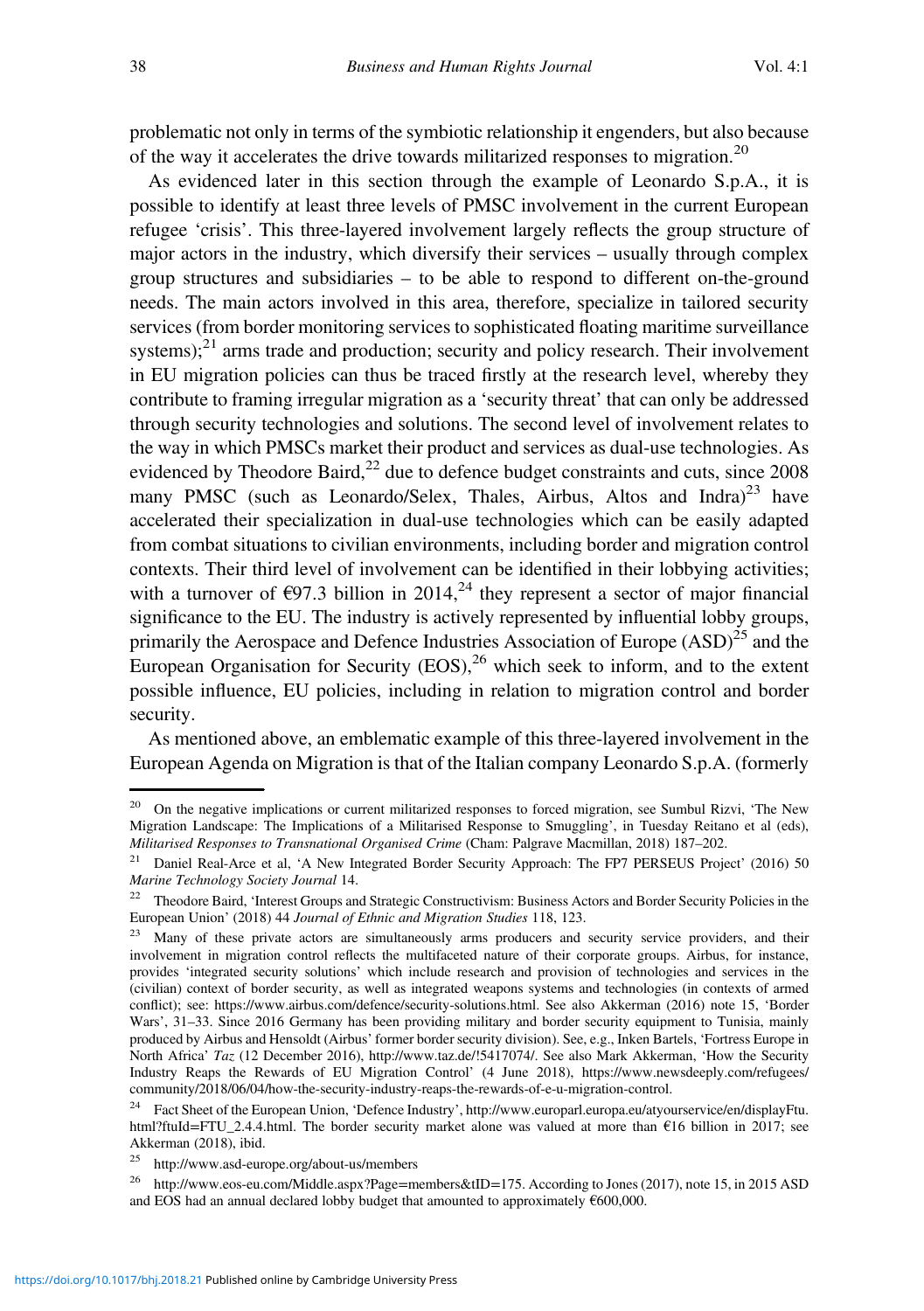Leonardo-Finmeccanica and Finmeccanica). In terms of research, for instance, Leonardo S.p.A. is involved in the EU-funded research programme Horizon  $2020$ <sup>27</sup> Moreover, Selex Sistemi Integrati S.p.A., a subsidiary of Leonardo S.p.A., also conducted EU-funded research under the precursor of Horizon 2020, the 7th Framework for Research, for instance on 'sea border surveillance' for a project called Seabilla.<sup>28</sup> The declared aims of the Seabilla project were to 'reduce the number of illegal immigrants [sic] attempting to enter the EU undetected; increase internal security by contributing to the prevention of cross-border crime;' and 'enhance search and rescue capabilities, especially to save more lives of migrants who attempt risky ways to cross the border'.<sup>29</sup> Seabilla focused on 'three main European sea areas (Atlantic, English Channel, Med) … to develop solution to counter specific *threats*<sup>'</sup>.<sup>30</sup> The available information on Seabilla lists seven scenarios that include 'illegal migration' in the Atlantic, the Mediterranean and the English Channel.<sup>31</sup>

This research clearly frames anybody attempting to reach EU shores as 'illegal migrants', and in turn 'illegal' (rather than irregular)<sup>32</sup> migration as a cross-border crime and a security threat, thus opening up the possibility for Selex Sistemi Integrati S.p.A. to offer security solutions for the situation at hand. Regardless of the terminology deployed in these research and development projects, it is important to recall that under international law, as enshrined both in international and regional instruments, there are clear standards of protection against torture and non-refoulement,  $33$  as well as standards which ensure, *inter alia*, non-penalization for migrants' irregular entry,<sup>34</sup> the right to leave,  $35$  and the right to seek and enjoy asylum.  $36$ 

These international legal standards are reflected in the UNGPs, whose 'normative contribution lies not in the creation of new international law obligations but in elaborating the implications of existing standards and practices for States and businesses;

 $27$  Akkerman (2016), note 15, 'Border Wars' 30.

<sup>&</sup>lt;sup>28</sup> European Commission, 'EU Research for a Secure Society' (April 2016), [https://ec.europa.eu/home-affairs/sites/](https://ec.europa.eu/home-affairs/sites/homeaffairs/files/what-we-do/policies/industry-for-security/docs/security_research_fp7_catalogue_part1_en.pdf) homeaffairs/fi[les/what-we-do/policies/industry-for-security/docs/security\\_research\\_fp7\\_catalogue\\_part1\\_en.pdf,](https://ec.europa.eu/home-affairs/sites/homeaffairs/files/what-we-do/policies/industry-for-security/docs/security_research_fp7_catalogue_part1_en.pdf) 304–305.

 $29$  Ibid, 304 (emphasis added). Note how the definition of border-crossing as a crime contravenes the obligation of non-penalization for irregular entry, enshrined in Article 31 of the Refugee Convention: see note 33.

 $30\over 31$  Ibid, 305 (emphasis added).

Ibid.

<sup>&</sup>lt;sup>32</sup> Stylianos Kostas, 'Irregular vs Illegal Immigration: Setting the Definitions. An Overview of European Practice' (2017) 65 Slovak Ethnology 420, 424–25.

<sup>&</sup>lt;sup>33</sup> The prohibition against refoulement is enshrined in various instruments, e.g., Article 33 of the 1951 Convention Relating to the Status of Refugees (Refugee Convention); Article 3 of the 1984 Convention against Torture and Other Cruel, Inhuman or Degrading Treatment or Punishment (CAT); and at the European regional level (particularly relevant for our argument) in Article 3 of the 1953 European Convention on Human Rights (ECHR). Non-refoulement is also recognized as a principle of customary international law: see Sir Elihu Lauterpacht and Daniel Bethlehem, 'The Scope and Content of the Principle of Non-Refoulement: Opinion' in Erika Feller et al (ed), Refugee Protection in International Law: UNHCR's Global Consultations on International Protection (2003) 87–177.

<sup>34</sup> See, e.g., Article 31 of the Refugee Convention.

<sup>&</sup>lt;sup>35</sup> See, e.g., Article 13(2) of the Universal Declaration of Human Rights (UDHR); Article 12(2) of the International Covenant on Civil and Political Rights; Article 5 of the Convention on the Elimination of All Forms of Racial Discrimination 1966; Article 10(2) of the Convention on the Rights of the Child 1990; Article 8(1) of the International Convention on the Protection of the Rights of All Migrant Workers and Members of their Families; and at regional level Article 2 of Protocol No. 4 of the ECHR.

<sup>36</sup> See Article 14(1) UDHR.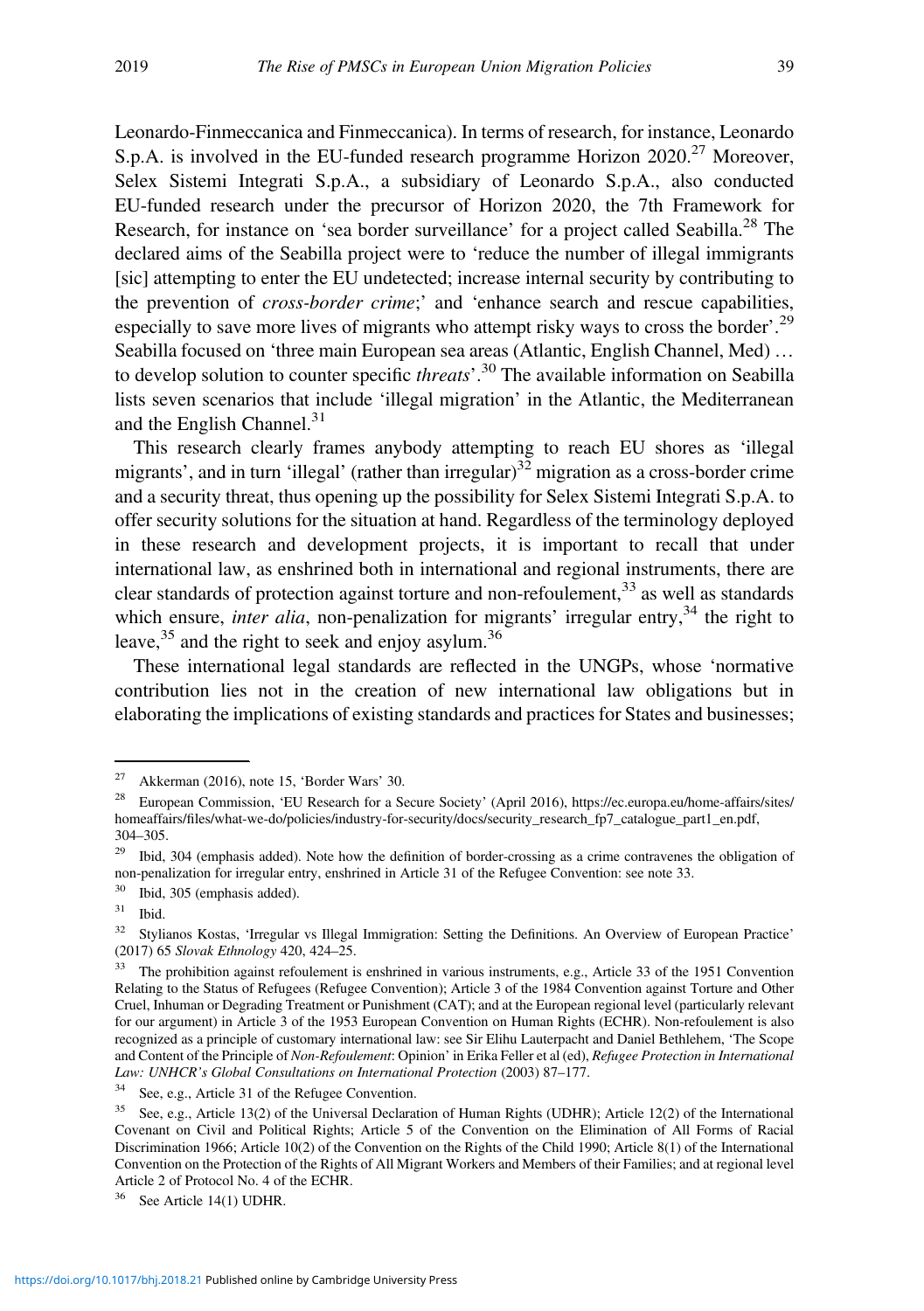integrating them within a single, logically coherent and comprehensive template; and identifying where the current regime falls short and how it should be improved'.<sup>37</sup> Current migration control policies, however, at EU level and elsewhere, are mainly aimed at circumventing these obligations and at outsourcing migration control through cooperation based non-entrée policies,<sup>38</sup> many of which see the direct or indirect involvement of PMSCs.<sup>39</sup>

Returning to the example of Leonardo S.p.A. selected for this article, its capacity to influence policy-making is apparent in the fact that, as of 2015, Leonardo-Finmeccanica (later renamed Leonardo S.p.A. in January 2017) was the ninth largest arms company/ defence contractor in the world.<sup>40</sup> It is partially owned by the Italian Ministry of Economy and Finance (which is its largest shareholder)<sup>41</sup> and a member of at least two well-known lobby organizations that represent the interests of security and arm companies, namely ASD and EOS. Both ASD and EOS have significant influence in shaping EU security policies.<sup>42</sup> For instance, many members of the Protection and Security Advisory Group (PASAG), whose main task is to advise the European Commission on the Implementation of Horizon  $2020<sup>43</sup>$ , were recently found to be connected to EOS members.44 Reportedly, 'many security advisory group members are closely linked to companies and institutions that win EU-funded security projects'.<sup>45</sup>

Unsurprisingly, given the close and complex economic links between Italy and Libya, which are strictly connected to Italy's colonial history,<sup>46</sup> in 2014 Selex Sistemi Integrati S.p.A. was involved in a border security deal with Libya funded by the EU and Italy, which included the supply of an advanced border control system.<sup>47</sup> This contract is a clear example of the involvement of large defence contractors in third countries' border securitization, at a time in which the EU and its member states were already criticized for

<sup>42</sup> Crina Boros, 'How the EU Cosied up to the Defence Lobby', Investigate Europe, 21 December 2016, [http://www.](http://www.investigate-europe.eu/en/how-the-eu-cosied-up-to-the-defence-lobby/) [investigate-europe.eu/en/how-the-eu-cosied-up-to-the-defence-lobby/](http://www.investigate-europe.eu/en/how-the-eu-cosied-up-to-the-defence-lobby/).

<sup>&</sup>lt;sup>37</sup> United Nations Human Rights Council, Report of the Special Representative of the Secretary-General on the issue of human rights and transnational corporations and other business enterprises, Guiding Principles on Business and Human Rights: Implementing the United Nations 'Protect, Respect and Remedy' Framework (2011) UN Doc A/HRC/ 17/31, Annex; [http://www.ohchr.org/documents/issues/business/A.HRC.17.31.pdf.](http://www.ohchr.org/documents/issues/business/A.HRC.17.31.pdf)

<sup>38</sup> Gammeltoft-Hansen and Hathaway (2015), note 10, especially section II.

<sup>&</sup>lt;sup>39</sup> This involvement is clearly explained in the context of Australian Pacific Solution in Holly (2018), note 9, and further exemplified throughout this article in relation to the European context.

<sup>&</sup>lt;sup>40</sup> Aude Fleurant et al, 'SIPRI Top 100 Arms-Producing and Military Services Companies, 2014', SIPRI Fact Sheet (2015), [https://www.sipri.org/sites/default/](https://www.sipri.org/sites/default/files/files/FS/SIPRIFS1512.pdf)files/files/FS/SIPRIFS1512.pdf.

<sup>&</sup>lt;sup>41</sup> The fact that Leonardo S.p.A. is partially owned by the Italian Ministry of Economy and Finance has obvious legal implications in terms of state's obligations, which distinguish this PMSC from those who are privately owned and to whom international law applies as to other non-state actors. The example of Leonardo S.p.A., however, is still appropriate and useful to exemplify the three-layered involvement of PMSCs which this section addresses.

<sup>&</sup>lt;sup>43</sup> European Commission, 'Horizon 2020 Protection and Security Advisory Group (E03010)' (Register of Commission Expert Groups, 21 June 2017), [http://ec.europa.eu/transparency/regexpert/index.cfm?do](http://ec.europa.eu/transparency/regexpert/index.cfm?do=groupDetail.groupDetail&groupID=3010)=groupDetail. [groupDetail&groupID](http://ec.europa.eu/transparency/regexpert/index.cfm?do=groupDetail.groupDetail&groupID=3010)=3010

<sup>44</sup> Boros (2016), note 42.

<sup>45</sup> Crina Boros, 'Graphic: Consultants linked to EU Contractors', [http://www.tagesspiegel.de/downloads/14965018/2/](http://www.tagesspiegel.de/downloads/14965018�/�2/eos-connections-with-ue.pdf) [eos-connections-with-ue.pdf](http://www.tagesspiegel.de/downloads/14965018�/�2/eos-connections-with-ue.pdf)

<sup>&</sup>lt;sup>46</sup> See, e.g., David Atkinson, 'The Politics of Geography and the Italian Occupation of Libya' (1996) 27 Libyan Studies 71.

<sup>&</sup>lt;sup>47</sup> Akkerman (2016), note 15, 'Border Wars' 28. See also 'Libya Buys Border Control System from SELEX' (Defence Industry Daily, 12 October 2009), [http://www.defenseindustrydaily.com/Libya-Buys-Border-Control-System-from-](http://www.defenseindustrydaily.com/Libya-Buys-Border-Control-System-from-SELEX�-�05846/)[SELEX-05846/](http://www.defenseindustrydaily.com/Libya-Buys-Border-Control-System-from-SELEX�-�05846/)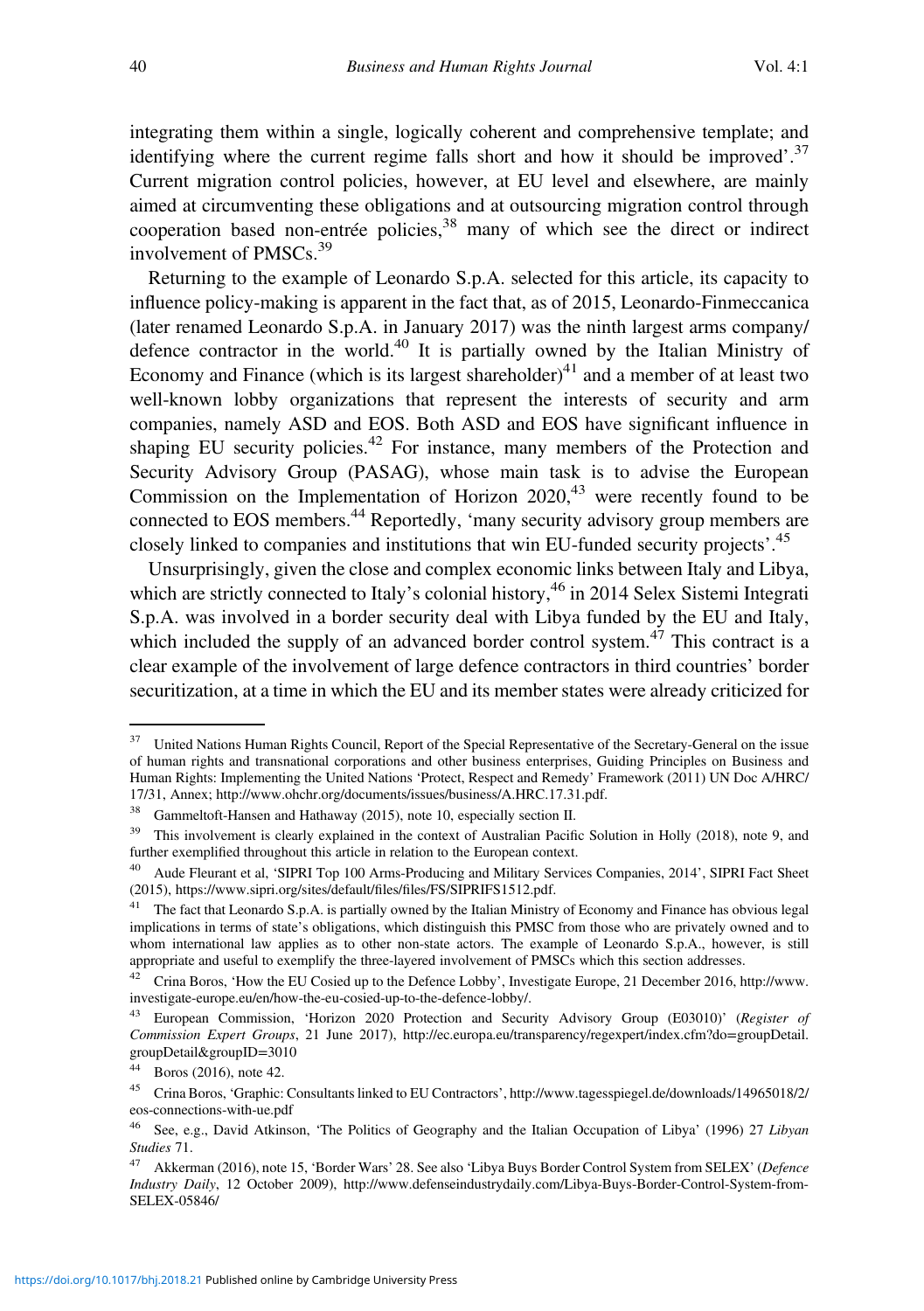externalizing the EU borders and for outsourcing migration controls to North African countries, in an attempt to ultimately circumvent their own human rights obligations.<sup>48</sup>

Notably, at the time of the involvement of Selex Sistemi Integrati S.p.A. in Libya, the conditions in the Libyan detention centres were such as to amount to inhuman and degrading treatment, and return to Libya as non-refoulement. The latter prohibition was indeed breached by Italy's policies of interception and pushback to Libya, as part of the cooperation agreement with Libya (as discussed in relation to the Hirsi case in section III below). By providing the Libyan authorities with an advanced border control system, it is possible to argue that Selex Sistemi Integrati S.p.A. may have contributed to such violations, and/or enabled the implementation of the migration control policies which were found to be in contravention of Article 3 of the European Convention of Human Rights  $(ECHR)$ .<sup>49</sup>

According to official discussions in the European Parliament, it is also apparent that more recently Leonardo S.p.A. attended meetings with the European Border and Coast Guard (EBCG, formerly Frontex) where it presented various products tailored to the activities of the agency.<sup>50</sup> This is of notable significance given the broader mandate of the EBCG, which includes, *inter alia*, authorization to directly intervene when member states are not doing enough to stem migration flows; to help set up 'hotspots' for the processing of asylum seekers; to coordinate Joint Operations at sea; and to be involved in 'return' operations.<sup>51</sup> This broader mandate is matched by an increase in the budget allocated to the agency,<sup>52</sup> which in turn increases the business opportunities available for PMSCs like Leonardo S.p.A.

This analysis of the involvement of PMSCs and their influence in shaping border security and migration control policies is of significance in better identifying how their activities, especially in the context of migration, can be regulated through the UNGPs in an attempt to prevent human rights harm.<sup>53</sup> It is to this end that the article now turns to argue that key contextual situations and operations related to the European migration

Daria Davitti and Annamaria La Chimia, 'A Lesser Evil? The European Agenda on Migration and the Use of Aid Funding for Migration Control' (2015) 10 Irish Yearbook of International Law 133. See also Francesca Mussi and Nick F Tan, 'Comparing Cooperation on Migration Control: Italy–Libya and Australia–Indonesia' (2015) 10 Irish Yearbook of International Law 87; see in particular section II.

<sup>&</sup>lt;sup>49</sup> Council of Europe, European Convention for the Protection of Human Rights and Fundamental Freedoms, as amended by Protocols Nos 11 and 14, 4 November 1950, ETS 5.<br> $^{50}$ . European Commission iParks on martin E 0344/0017/ (2)

<sup>50</sup> European Commission, 'Reply on question E-0344/2017' (20 July 2017), [http://www.statewatch.org/news/2017/](http://www.statewatch.org/news/2017/jul/eu-com-frontex-border-surveillance-company-presentations-answer-7-17.pdf) [jul/eu-com-frontex-border-surveillance-company-presentations-answer-7-17.pdf](http://www.statewatch.org/news/2017/jul/eu-com-frontex-border-surveillance-company-presentations-answer-7-17.pdf)

<sup>51</sup> Regulation (EU) 2016/1624 of the European Parliament and of the Council of 14 September 2016 on the European Border and Coast Guard and amending Regulation (EU) 2016/399 of the European Parliament and of the Council and repealing Regulation (EC) No 863/2007 of the European Parliament and of the Council, Council Regulation (EC) No 2007/2004 and Council Decision 2005/267/EC.

<sup>&</sup>lt;sup>52</sup> See the critique in Sergio Carrera and Leonhard Den Hertog, 'A European Border and Coast Guard: What's in a Name?', CEPS Paper in Liberty and Security in Europe no 88/2016 (2016), [https://www.ceps.eu/system/](https://www.ceps.eu/system/files/LSE%20No%2088%20SC%20and%20LdH% 20EBCG.pdf)files/LSE% [20No%2088%20SC%20and%20LdH% 20EBCG.pdf](https://www.ceps.eu/system/files/LSE%20No%2088%20SC%20and%20LdH% 20EBCG.pdf)

<sup>53</sup> As mentioned earlier, this article focuses on the UNGPs not because they represent a source of obligations and responsibilities, but because they are considered by many a tool to prevent human rights harm through policy coherence, including in high-risk contexts. For an assessment of the effectiveness of this potential tool, see Daria Davitti, 'Article 4 UDHR and The Prohibition against Slavery: A Critical Look at Contemporary Slavery in Company Operations and Supply Chains' in Humberto Cantú Rivera (ed), The Universal Declaration of Human Rights: A Commentary (Leiden: Brill/Nijhoff, forthcoming 2019). For an evaluation of other soft law mechanisms for PMSCs, see MacLeod and DeWinter-Schmitt (2018), note 14, p 10–12, 24.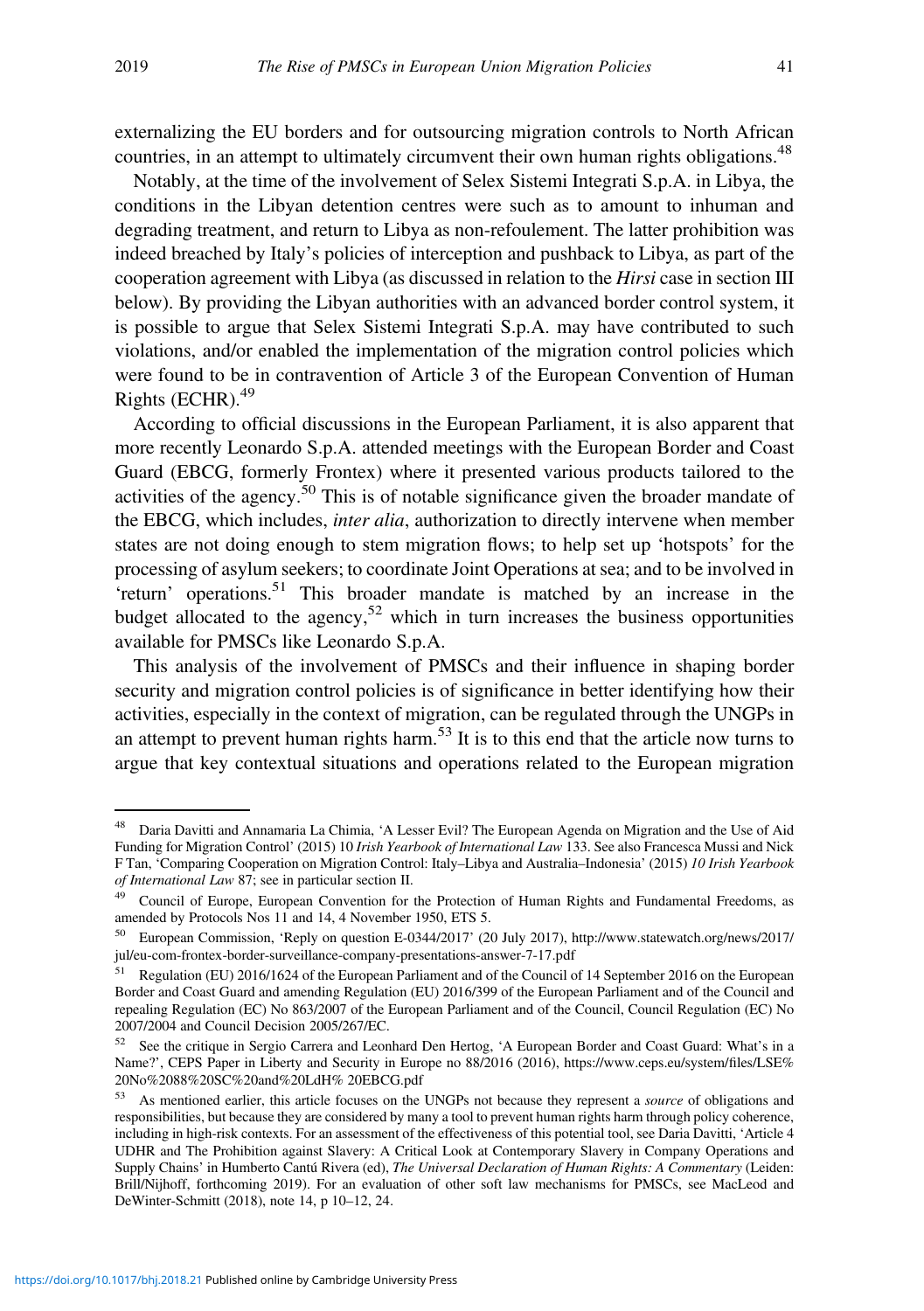'crisis' can be appropriately defined as high risk, for the purposes of the application of the UNGPs.

## III. RE-DEFINING THE POLICIES OF THE EUROPEAN AGENDA AS HIGH-RISK **OPERATIONS**

The second argument that I would like to put forward in this article flows directly from the first one: I submit that there is sufficient evidence to suggest that it is appropriate to characterize the context of the European Agenda as 'high risk' and that this re-definition, in turn, will enable a clearer and more targeted application of the standards enshrined in the UNGPs. As further discussed in section IV, this is particularly important to establish heightened obligations for the home states of the PMSCs involved, as well as specific responsibilities of the PMSCs themselves.

Although there is no agreed-upon definition of 'conflict-affected and high-risk areas',<sup>54</sup> and principles 7 and 23(c) of the UNGPs refer to conflict-affected areas and to gross human rights abuses (see also section IV below), it is possible to resort to other relevant definitions of these terms, so as to evince their definitional content. The Organization for Economic Co-operation and Development (OECD), for instance, defines 'conflict-affected and high-risk areas' as follows:

[c]onflict-affected and high-risk areas are identified by the presence of armed conflict, widespread violence or other risks of harm to people. Armed conflict may take a variety of forms, such as a conflict of international or non-international character, which may involve two or more states, or may consist of wars of liberation, or insurgencies, civil wars, etc. High-risk areas may include areas of political instability or repression, institutional weakness, insecurity, collapse of civil infrastructure and widespread violence. Such areas are often characterised by widespread human rights abuses and violations of national or international law.<sup>55</sup>

Similarly, the EU definition of 'conflict-affected and high-risk areas' characterizes them as:

[a]reas in a state of armed conflict, fragile post-conflict areas, as well as areas witnessing weak or non-existing governance and security, such as failed states, and widespread and systematic violations of international law, including human rights abuses.<sup>56</sup>

If we apply the above conceptualizations to the European refugee 'crisis', various contextual elements suggest that current EU policies are implemented in high-risk areas and/or contexts that increasingly entail high-risk operations. In the remainder of this section I explain how this claim can be substantiated.

Primarily, since the launch of the European Agenda in 2015, a crucial theatre of the current refugee 'crisis' is Libya's territory, both on land and at sea. For the purposes of the application of the UNGPs, Libya also qualifies as a conflict-affected country (as per

<sup>54</sup> United Nations Office of the High Commissioner for Human Rights (OHCHR), 'Due Diligence: Defining "Conflict-Affected" and "High-Risk Areas"' (Concept Note for a Side Event at the Business and Human Rights Forum 2013), [http://www.ohchr.org/Documents/Issues/Business/ForumSession2/Events/3Dec.1.SideEventProposal\\_](http://www.ohchr.org/Documents/Issues/Business/ForumSession2/Events/3Dec.1.SideEventProposal_GenevaAcademy.pdf) [GenevaAcademy.pdf](http://www.ohchr.org/Documents/Issues/Business/ForumSession2/Events/3Dec.1.SideEventProposal_GenevaAcademy.pdf)

<sup>55</sup> 'Conflict-Affected and High-Risk Areas (CAHRAs)' (Conflict-Free sourcing initiative), [http://www.](http://www.conflictfreesourcing.org/training-and-resources/conflict-affected-and-high-risk-areas/) confl[ictfreesourcing.org/training-and-resources/con](http://www.conflictfreesourcing.org/training-and-resources/conflict-affected-and-high-risk-areas/)flict-affected-and-high-risk-areas/

<sup>56</sup> Ibid.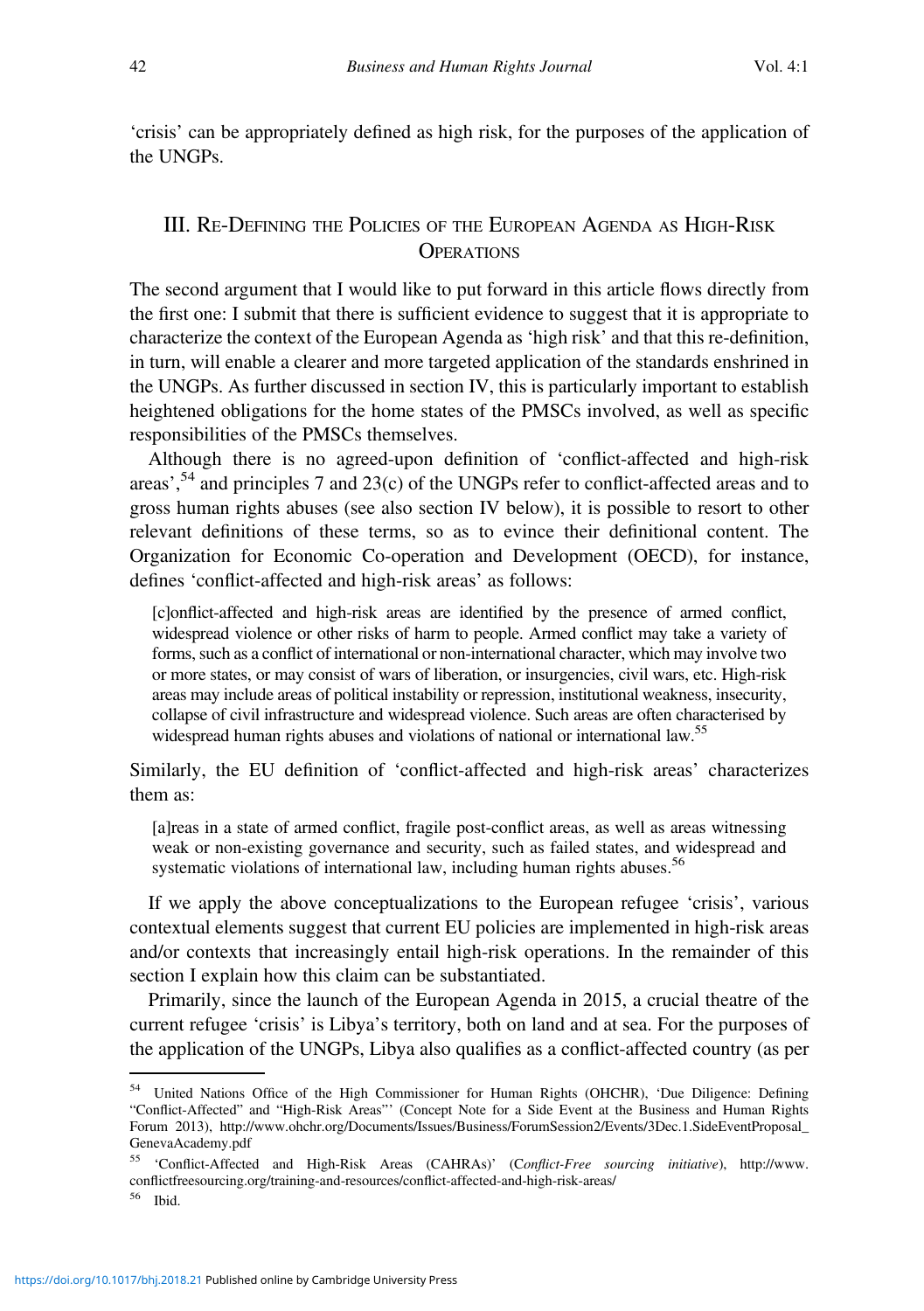UNGP 7), irrespective of whether we consider the country as still in a situation of armed conflict or in a post-conflict situation.<sup>57</sup> Libya also meets the criteria applicable to a high-risk area, given the well-documented<sup>58</sup> widespread violations of international law, including human rights abuses against migrants, occurring both in Libyan territorial waters and in official and unofficial detention centres scattered around the country. As mentioned in the previous section, Leonardo S.p.A. supplied border control systems to Libya at a time when these violations were already taking place,<sup>59</sup> as confirmed by the decision by the European Court of Human Rights (ECtHR) in *Hirsi Jaama and Others v* Italy,<sup>60</sup> where the Court found that the Italian interceptions in the high sea and related pushback operations to return people to Libya were in breach of the prohibition against non-refoulement. More specifically, the Court held that the Italian authorities knew or should have known that the people returned to Libya 'would be exposed in Libya to treatment in breach of the [Convention] and they would not be given any kind of protection in that country', <sup>61</sup> in breach of Article 3 ECHR.

As already mentioned in section II, PMSCs involved in migration control activities at the time of the Italy–Libya cooperation agreement considered in Hirsi (such as Selex Sistemi Integrati S.p.A.), were at risk 'of causing or contributing to gross human rights abuses'. As such, they should have treated this risk as a legal compliance issue, as envisaged in UNGP 23(c). As clarified in the commentary to the latter principle, complex operating environments (such as the one characterizing the cooperation on migration between Italy and Libya) may increase the risk of being complicit in gross human rights abuses by other actors, therefore 'business enterprises should ensure that they do not exacerbate the situation. In assessing how best to respond, they will often be well advised to draw on not only expertise and cross-functional consultation within the enterprise, but also to consult externally with credible, independent experts, including from Governments, civil society, national human rights institutions and relevant multistakeholder initiatives'.

Within the context of Leonardo S.p.A.'s involvement in migration control measures through its subsidiary, it is likely that Italy, as the home state and major shareholder of Leonardo S.p.A., may have been involved in supporting some of the negotiations leading

 $57$  However, reports of a further escalation of the conflict in Qasar Bengashir, only 30 km from Tripoli, were issued on 25 and 27 August 2018, confirming several clashes between brigades under the control of the Presidential Council's government Interior Ministry, and the forces securing Qasar Bengashir, including the Seventh Brigade of Defense Ministry based in Tarhouna. See Abdullah Benibrahim, 'Heavy Fighting Rocks Libyan Capital's Southern Districts', [https://www.libyaobserver.ly/news/heavy-](https://www.libyaobserver.ly/news/heavy-fighting-rocks-libyan-capital’s-southern-districts)fighting-rocks-libyan-capital's-southern-districts

<sup>58</sup> See OHCHR, 'Abuse Behind Bars: Arbitrary and Unlawful Detention in Libya' (10 April 2018), [http://www.ohchr.](http://www.ohchr.org/Documents/Countries/LY/AbuseBehindBarsArbitraryUnlawful_EN.pdf) [org/Documents/Countries/LY/AbuseBehindBarsArbitraryUnlawful\\_EN.pdf](http://www.ohchr.org/Documents/Countries/LY/AbuseBehindBarsArbitraryUnlawful_EN.pdf). See also UNHCR's latest non-return advisory: UN High Commissioner for Refugees (UNHCR), UNHCR Position on Returns to Libya - Update II (September 2018),<http://www.refworld.org/docid/5b8d02314.html>; and see UNHCR, 'UNHCR Flash Update Libya (17–24 August 2018)', https://reliefweb.int/report/libya/unhcr-fl[ash-update-libya-17-24-august-2018-enar,](https://reliefweb.int/report/libya/unhcr-flash-update-libya-17-24-august-2018-enar) according to which 'UNHCR is gravely concerned about the worsening conditions for refugees and asylum-seekers detained in Libya. The situation is being compounded further by the limited prospects for solutions to their situation'; and see further UNGA, 'Unlawful Death of Refugees and Migrants: Report of the Special Rapporteur of the Human Rights Council on Extrajudicial, Summary or Arbitrary Executions, Agnes Callamard' (15 August 2017), UN Doc A/72/335.

<sup>&</sup>lt;sup>59</sup> OHCHR (2018), ibid, especially discussion in section II.<br><sup>60</sup> Hirsi Jamag and Others v Italy, ECtHR Grand Cham

Hirsi Jamaa and Others v Italy, ECtHR Grand Chamber, judgement of 23 February 2012, Application No 27765/09.

<sup>61</sup> Ibid, para 131.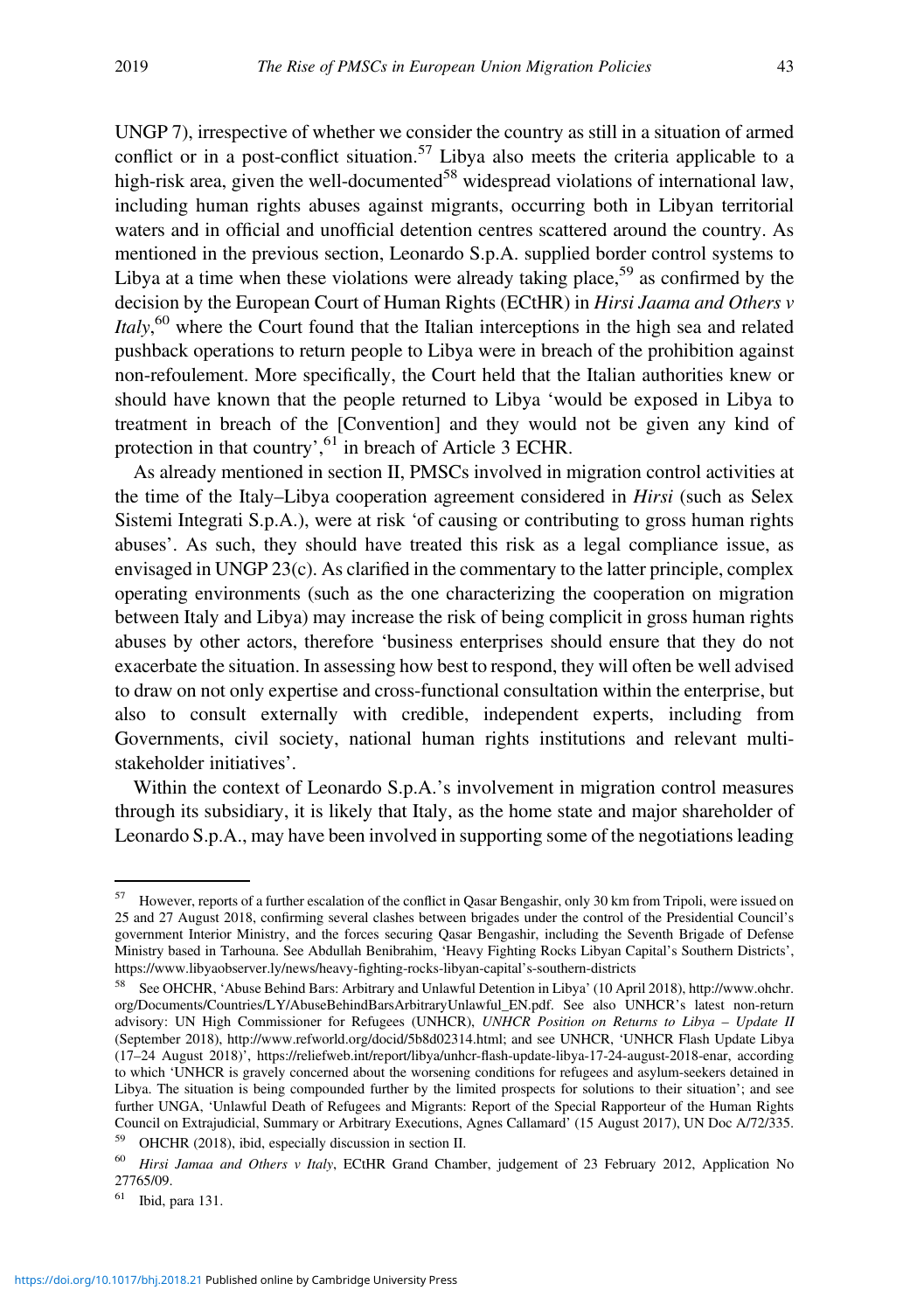to the conclusion of this deal. There is no evidence, however, that it provided advice and/ or support to Leonardo S.p.A. as envisaged in UNGP 7, i.e. to 'help them identify, prevent and mitigate the human rights-related risks of their activities and business relationships' (as per subsection (a) of the principle); and 'to assess and address heightened risks of abuses, paying special attention to both gender-based and sexual violence' (as per subsection (b)).<sup>62</sup> As the Italian Ministry of Economy and Finance is the largest shareholder of this PMSC, Italy should have taken 'additional' steps to protect against human rights abuses by its own state-owned enterprise, as envisaged in principle 4 of the UNGPs. These 'additional' steps are complementary to the international obligations reflected in principles 1–3 of the UNGPs, and in line with the need to achieve policy coherence (principle 8 of the UNGPs).

Crucially, the Council of Europe Committee of Ministers has also acknowledged the need for additional measures to be taken by states that own or control business enterprises. In its recommendations, the Committee specified that 'Member States should apply additional measures to require business enterprises to respect human rights, including, where appropriate, by carrying out human rights due diligence, that may be integrated into existing due diligence procedures, when member States … own or control business enterprises'.<sup>63</sup> Whilst there is no evidence that such 'additional' steps were undertaken by Italy, there is also no evidence that Leonardo S.p.A. engaged in activities aimed at assessing, mitigating and/or preventing human rights harm, as envisaged under pillar two of the UNGPs (business responsibility to respect).

As recent United Nations (UN) reports on Libya revealed, the human rights of people attempting to cross the Mediterranean to reach the EU continue to be severely violated.<sup>64</sup> The Libyan Coast Guard<sup>65</sup> is actively involved in 'pull back' operations,  $66$  aimed at intercepting people attempting to leave Libya by sea and returning them to Libyan detention centres, where they are subject to torture and inhuman and degrading treatment.<sup>67</sup> Recent evidence has emerged that Italy and the EU are involved in

 $62$  UNGPs, note 18, Principle 7 and related commentary. UNGP 7 refers specifically to situations in which business may become involved in conflict-affected areas, and it has two other subsections, which I discuss further in section IV. For the purposes of completeness, however, these two subsections refer to 'denying access to public support and services for a business enterprise that is involved with gross human rights abuses and refuses to cooperate in addressing the situation' and 'ensuring that their current policies, legislation, regulations and enforcement measures are effective in addressing the risk of business involvement in gross human rights abuses'.

<sup>&</sup>lt;sup>63</sup> See recommendation CM/Rec(2016)3 on human rights and business, para 22, as quoted in UN Doc A/HRC/32/45 (4 May 2016), note 98. See also Directive 2014/24, of the European Parliament and of the Council of 26 February 2014 on public procurement and repealing Directive 2004/18, 2014 O.J. (L 94) 65; Directive 2014/25 of the European Parliament and of the Council of 26 February 2014 on procurement by entities operating in the water, energy, transport and postal services sector and repealing Directive 2004/17/EC, 2014 O.J. (L 94) 243.

<sup>64</sup> See various UN reports, note 58.

 $65$  As there is no stable government in Libya, it has been argued that UN-backed government in Tripoli has no full control over the activities of the Libyan Coast Guard, and the UN High Commissioner for Human Rights, Zeid Ra'ad Al Hussein, strongly criticized the continued financial, technical and operational support that the EU and especially Italy continue to provide to it, despite the documented abuses perpetrated by its offices. See, e.g., OHCHR press release, 'UN Human Rights Chief: Suffering of Migrants in Libya Outrage to Conscience of Humanity', 14 November 2017, [http://](http://www.ohchr.org/EN/NewsEvents/Pages/DisplayNews.aspx?NewsID=22393&LangID=E) [www.ohchr.org/EN/NewsEvents/Pages/DisplayNews.aspx?NewsID](http://www.ohchr.org/EN/NewsEvents/Pages/DisplayNews.aspx?NewsID=22393&LangID=E)=22393&LangID=E

<sup>66</sup> For the use of the term 'pull back' in relation to migration operations or policies, see Nora Markard, 'The Right to Leave by Sea: Legal Limits on EU Migration Control by Third Countries' (2016) 27 European Journal of International Law 591, 593–94.

<sup>67</sup> See various UN reports, note 58.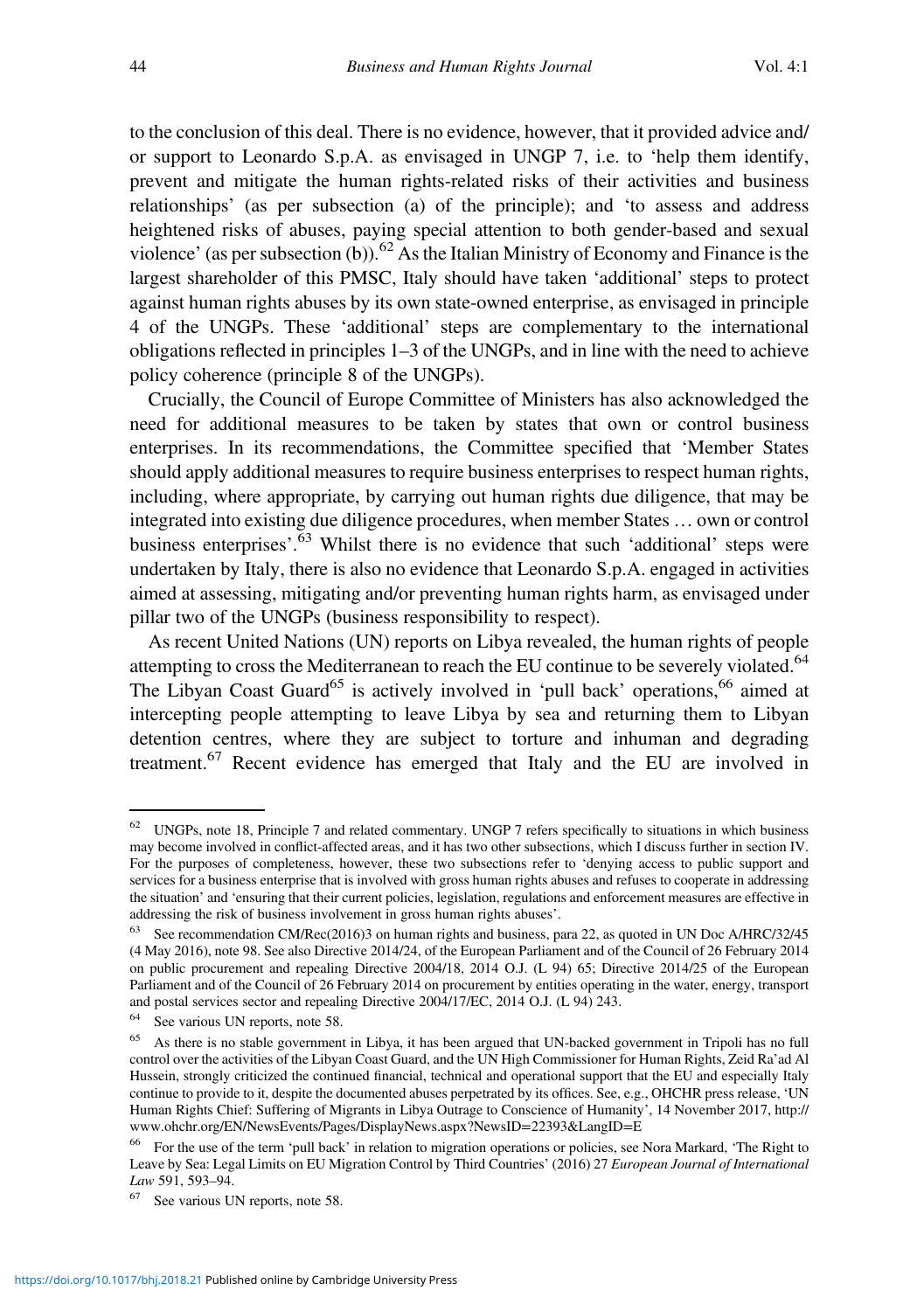equipping and funding the Libyan Coast Guards with migration control systems, training and equipment,<sup>68</sup> which are therefore used in operations that breach the prohibition against torture and against refoulement. Furthermore, it is important to note that such migration control measures are underpinned by the findings of research projects carried out by PMSCs and connected with the theme of 'illegal' migration in the Mediterranean Sea. Such projects are, for instance, the abovementioned Seabilla project<sup>69</sup> and project 'Perseus' by Indra Sistemas S.A.70 There is little doubt that the conditions in Libya, both on land and at sea, meet the definitional criteria for conflict-affected and high-risk areas set out in the OECD and EU definitions, that is (at a minimum) a situation of 'political instability', 'collapse of civil infrastructure', 'widespread human rights abuses', 'violations of national or international law' and 'weak or non-existing governance and security'.<sup>71</sup>

A closer analysis of the broader operational context of the European Agenda on Migration reveals the active engagement of PMSCs at different levels of policy implementation. According to Mark Akkerman, for instance, military drones were tested by the European Border and Coast Guard in the course of 2018 for maritime border surveillance in the Mediterranean Sea.<sup>72</sup> More generally, the  $2004-2020$  budgets of the External Borders Fund, of the Internal Security Fund and of the Borders and Schengen Facility (amounting to approximately  $64.5$  billion) were used by EU member states to purchase border patrol vehicles and vessels, airplanes, surveillance systems, cameras, thermal vision equipment, and biometric and IT systems, many of which were supplied by EU-based PMSCs.<sup>73</sup>

As widely documented, the militarization and securitization of the EU borders has resulted in higher death tolls, as people are increasingly pushed towards more dangerous routes.<sup>74</sup> In turn, a marked increase in human rights abuses has been recorded at various stages of the migration journey (examples range from deprivation of liberty and lack of

<sup>&</sup>lt;sup>68</sup> Mark Akkerman, 'Border Wars' (2016), note 15.<br><sup>69</sup> ELL Research for a Samuel Society (2016) as to 20

 $^{69}$  EU Research for a Secure Society (2016), note 28, 304.<br><sup>70</sup> Ibid 302

 $^{70}$  Ibid, 302.

<sup>71</sup> CAHRA definitions, note 55. For more information on the conditions of refugees in Libya and interception at sea, see Daniel Ghezelbash et al, 'Securitization of Search and Rescue at Sea: The Response to Boat Migration in the Mediterranean and Offshore Australia' (2018) 67 International and Comparative Law Quarterly 315. See also Oxfam, 'You Aren't Human Any More: Migrants Expose the Harrowing Situation in Libya and the Impact of European Policies' (Oxfam, MEDU and Borderline Sicilia, 9 August 2017), [https://reliefweb.int/report/libya/you-arent-human](https://reliefweb.int/report/libya/you-arent-human-any-more-migrants-expose-harrowing-situation-libya-and-impact-european)[any-more-migrants-expose-harrowing-situation-libya-and-impact-european](https://reliefweb.int/report/libya/you-arent-human-any-more-migrants-expose-harrowing-situation-libya-and-impact-european)

 $72$  The military drones tested in this context were the Heron from Israeli Aerospace Industries Ltd, and the Falco from Leonardo S.p.A. These PMSCs secured, respectively,  $64.75$  million for 600 hours of trial flights, and  $61.7$  million for 300 hours of trial flights. See Akkerman (2016), note 15.

<sup>73</sup> Reportedly, Airbus SE provided helicopters to Finland and Romania and Leonardo S.p.A. to Bulgaria, Croatia, Cyprus, Estonia, Italy, Latvia and Malta: see ibid. See also a further report by Akkerman (released after submission of this article): Mark Akkerman, 'Expanding the Fortress: The Policies, the Profiteers and the People shaped by EU's Border Externalisation Programme' (Stop Wapenhandeln/TNI, 2018) at [https://www.tni.org/en/publication/expanding](https://www.tni.org/en/publication/expanding-the-fortress)[the-fortress](https://www.tni.org/en/publication/expanding-the-fortress)

<sup>74</sup> Ibid, Akkerman, 2018. See also Ruben Andersson, 'Rescued and Caught: The Humanitarian-Security Nexus at Europe's Frontiers' in Nicholas De Genova (ed), The Borders of 'Europe': Autonomy of Migration, Tactics of Bordering (Durham: Duke University Press, 2017). See also Thomas Spijkerboer, 'High Risk, High Return: How Europe's Policies Play into the Hands of People-Smugglers', The Guardian, 20 June 2018 at [https://www.theguardian.](https://www.theguardian.com/world/commentisfree/2018/jun/20/how-europe-policies-accelerate-people-smuggling) [com/world/commentisfree/2018/jun/20/how-europe-policies-accelerate-people-smuggling;](https://www.theguardian.com/world/commentisfree/2018/jun/20/how-europe-policies-accelerate-people-smuggling) and Thomas Spijkerboer, 'Bifurcation of People, Bifurcation of Law: Externalization of Migration Policy before the EU Court of Justice' (2018) 31:2 Journal of Refugee Studies 216.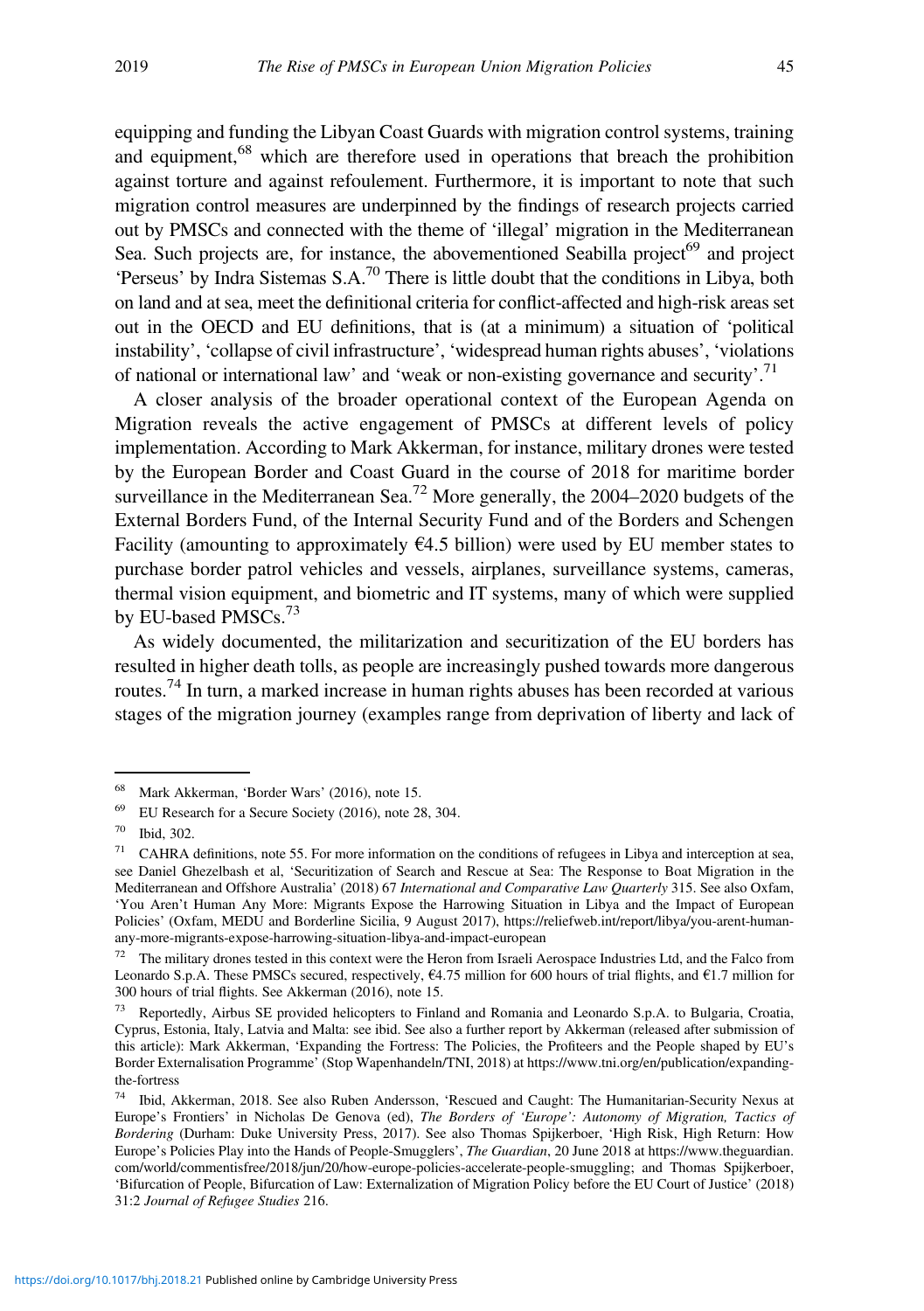due process; inhuman and degrading treatment and conditions in detention centres; lack of access to appropriate medical care, food and water; and sexual and other violence).<sup>75</sup>

In order to provide a more detailed contextualization of the policies of cooperative deterrence that characterize current EU migration control, it is important to note that some of the other EU partners identified as 'priority third countries' under the Partnership Framework,<sup>76</sup> for instance Mali and Niger, are also likely to meet the OECD and EU definitions, given their complex political and socio-economic situations. Some of these countries are in fact listed as medium- or high-risk countries on various risk maps often used by states for official risk assessments.<sup>77</sup> The EU has also started discussing country packages for further cooperation on migration with 16 priority partners, including countries such as Afghanistan in which armed conflict is still ongoing.78

The implications of such a decision by the EU and its member states to increase their cooperation on migration with conflict-affected and high-risk countries are multifaceted. Undoubtedly these interventions risk exacerbating already fragile and precarious situations, thus potentially leading to an escalation of the armed conflicts existing in these areas.<sup>79</sup> The EU is also prioritizing the aims of its own external action agenda (e.g. reducing the numbers of people reaching EU shores and therefore able to claim asylum in EU member states) at the expense of safeguarding an already compromised regional and international balance in its partner countries, including in the fragile Sahel region. Both Italy and France, for instance, have increased their military presence in the region over the past few years,<sup>80</sup> and other EU member states were considering similar steps during the spring of 2018.<sup>81</sup>

<sup>&</sup>lt;sup>75</sup> See, e.g., Lethbridge (2017), note 6. See also Akkerman, ibid.<br><sup>76</sup> European, Commission, 'A European, Agenda on Migration'

<sup>76</sup> European Commission, 'A European Agenda on Migration' (13 May 2015) COM(2015) 240 final, [https://ec.](https://ec.europa.eu/anti-trafficking/sites/antitrafficking/files/communication_on_the_european_agenda_on_migration_en.pdf) europa.eu/anti-trafficking/sites/antitrafficking/fi[les/communication\\_on\\_the\\_european\\_agenda\\_on\\_migration\\_en.pdf](https://ec.europa.eu/anti-trafficking/sites/antitrafficking/files/communication_on_the_european_agenda_on_migration_en.pdf); see also European Commission, 'Communication on Establishing a New Partnership Framework with Third Countries under the European Agenda on Migration' (7 June 2016) COM(2016) 385 final, [https://ec.europa.eu/home-affairs/sites/](https://ec.europa.eu/home-affairs/sites/homeaffairs/files/what-we-do/policies/european-agenda-migration/proposal-implementation-package/docs/20160607/communication_external_aspects_eam_towards_new_migration_ompact_en.pdf) homeaffairs/fi[les/what-we-do/policies/european-agenda-migration/proposal-implementation-package/docs/20160607/](https://ec.europa.eu/home-affairs/sites/homeaffairs/files/what-we-do/policies/european-agenda-migration/proposal-implementation-package/docs/20160607/communication_external_aspects_eam_towards_new_migration_ompact_en.pdf) [communication\\_external\\_aspects\\_eam\\_towards\\_new\\_migration\\_ompact\\_en.pdf](https://ec.europa.eu/home-affairs/sites/homeaffairs/files/what-we-do/policies/european-agenda-migration/proposal-implementation-package/docs/20160607/communication_external_aspects_eam_towards_new_migration_ompact_en.pdf)

<sup>77</sup> Control Risks, 'Risk Map' (Control Risks, 2016), [http://riskmap.controlrisks.com/wp-content/uploads/2016/12/](http://riskmap.controlrisks.com/wp-content/uploads/2016�/�12/RiskMap-2017.pdf) [RiskMap-2017.pdf;](http://riskmap.controlrisks.com/wp-content/uploads/2016�/�12/RiskMap-2017.pdf) Heidelberg Institute for International Conflict Research, 'Conflict Barometer 2016' (HIIK, 2017), [https://www.hiik.de/en/kon](https://www.hiik.de/en/konfliktbarometer/pdf/ConflictBarometer_2016.pdf)fliktbarometer/pdf/ConflictBarometer\_2016.pdf; Index for Risk Management, 'Country Profile' (INFORM), [http://www.inform-index.org/Countries/Country-Pro](http://www.inform-index.org/Countries/Country-Profile-Map)file-Map

Partnership Framework (2016), note 76. The EU has already entered into an agreement with Afghanistan, the 'Joint Way Forward', which foresees the prioritization of cooperation on migration and the willingness on the part of the Afghan government to swiftly accept back Afghan citizens returned from EU member states. Controversially, the negotiations related to this agreement made EU development aid for the reconstruction and stabilisation of Afghanistan conditional to agreeing to 'cooperate' on migration. See 'Joint Way Forward' agreement with Afghanistan signed in October 2016, EU Doc 12191/16 of 22 September 2016.

<sup>79</sup> For an analysis of the risks in Niger, see further Fransje Molenaar et al, 'A Line in the Sand: Roadmap for Sustainable Migration Management in Agadez' (Clingendael, 2017).

<sup>80</sup> Daria Davitti and Anca-Elena Ursu, 'Why Securitising the Sahel Will Not Stop Migration', University of Nottingham Human Rights Law Centre FMU Policy Brief No 02/2018 (10 January 2018), [https://www.nottingham.ac.](https://www.nottingham.ac.uk/hrlc/documents/fmu-policy-brief/pb-2-why-securitising-the-sahel-won’t-stop-migration.pdf) [uk/hrlc/documents/fmu-policy-brief/pb-2-why-securitising-the-sahel-won](https://www.nottingham.ac.uk/hrlc/documents/fmu-policy-brief/pb-2-why-securitising-the-sahel-won’t-stop-migration.pdf)'t-stop-migration.pdf

<sup>&</sup>lt;sup>81</sup> On the German military contribution to Mali, see Ben Knight, 'Germany to Expand Global Military Missions' Deutsche Welle, 7 March 2018, [http://www.dw.com/en/germany-to-expand-global-military-missions/a-42858081.](http://www.dw.com/en/germany-to-expand-global-military-missions/a-42858081) On the impact of EU migration policies in Niger, see further Joe Penney, 'Europe Benefits by Bankrolling an Anti-Migrant Effort. Niger Pays a Price', The New York Times, 25 August 2018, [https://www.nytimes.com/2018/08/25/world/africa/](https://www.nytimes.com/2018�/�08/25/world/africa/niger-migration-crisis.html) [niger-migration-crisis.html](https://www.nytimes.com/2018�/�08/25/world/africa/niger-migration-crisis.html)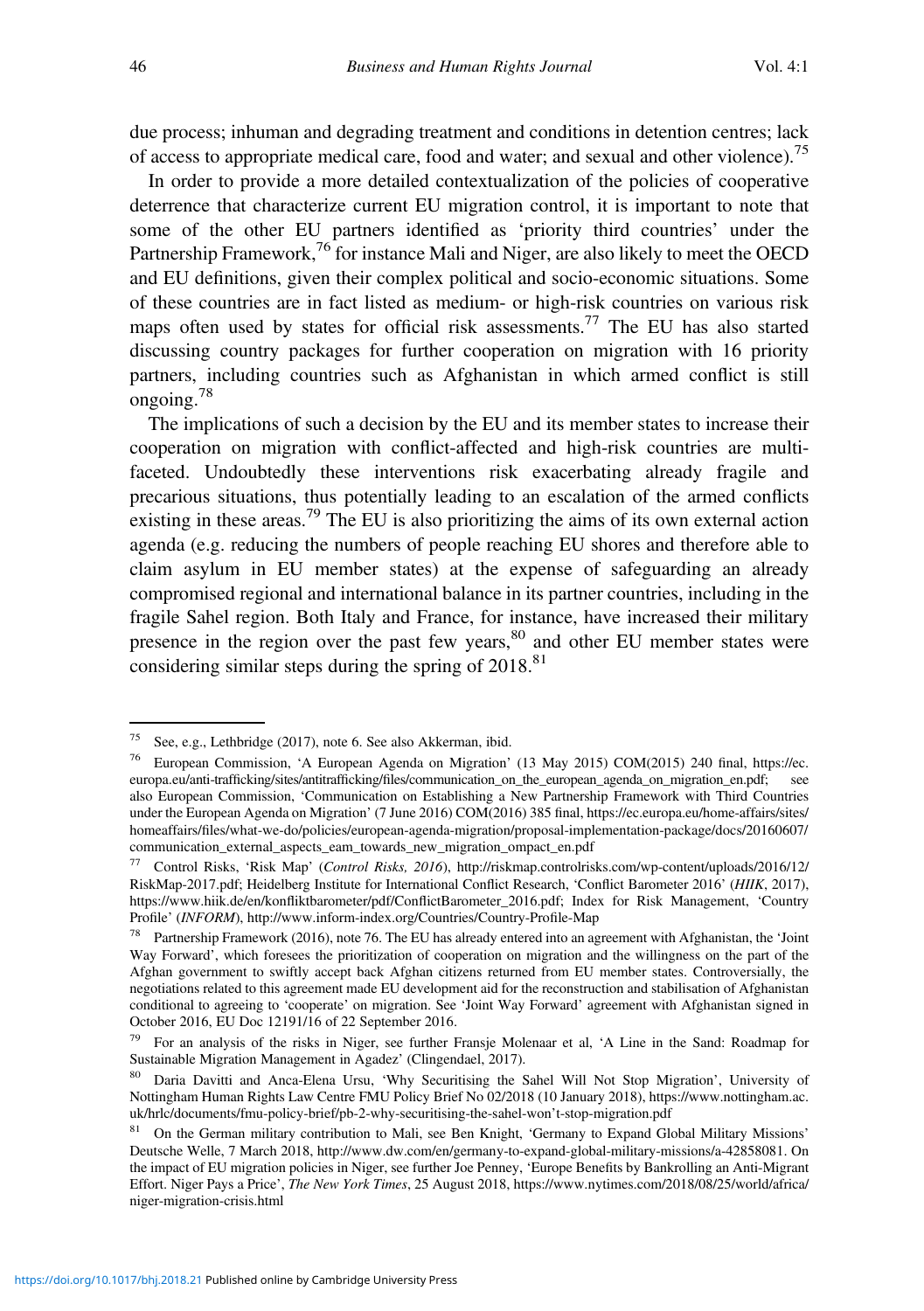As skilfully documented by the field work of the Clingendael Netherlands Institute of International Relations, the escalating securitisation of North Africa and the Sahel by the EU and its member states, however, including for the purposes of migration control, is not a new phenomenon.<sup>82</sup> Extractive and other geopolitical interests in these regions have ensured that the EU always kept close links with key countries and a military presence in the area.

The European Agenda on Migration, crucially, explicitly links migration control to the security aims of EU member states, by ensuring that 'migration will become a specific component of ongoing Common Security and Defence Policy (CSDP) missions already deployed in countries like Niger and Mali, which will be strengthened on border management'.<sup>83</sup> The Valletta Summit Action Plan of 2015 also identified as one of its objectives the 'prevention of and fight against irregular migration, migrant smuggling and trafficking in human beings' hereby explicitly connecting the prevention of irregular migration from African countries with the fighting of transnational crimes such as migrant smuggling and human trafficking.<sup>84</sup>

In the European Commission's Joint Declaration on the EU legislative priorities for 2017<sup>85</sup> migration and security were further interconnected with each other, as 'better protection of [EU] external borders' was prioritized under the heading of 'better protecting the security of our citizens'. <sup>86</sup> In a Joint Communication of the Commission and High Representative of January  $2017$ ,  $87$  migration and security were also linked by a reference to the 'fight' against smugglers and traffickers through the European Maritime Security Strategy Action Plan and a stronger CSDP engagement with the G5 Sahel Force, the joint military and security force of Niger, Burkina Faso, Chad, Mali and Mauritania.<sup>88</sup>

For the specific purposes of this article, it is important to note that, by crystallizing the security dimension of EU migration policies, the interventions outlined so far exponentially increase the business opportunities for PMSCs, who already have longstanding expertise in these high-risk areas. Increased securitization of migration control in fragile and unstable contexts, however, also intensifies the risk of PMSCs' involvement in violations of international law perpetrated by states within the context of ongoing migration policies under the European Agenda on Migration.

Crucially, and as discussed in section II, this establishment of a link between migration and security was already identified as in need of prioritization in the research outputs of EU-funded research projects (for instance within the remit of EU Research for a Secure

<sup>82</sup> See, e.g., Fransje Molenaar and Floor El Kamouni-Janssen, 'Turning the Tide: The Politics of Irregular Migration in the Sahel and Libya' (Clingendael, 2017),<https://www.clingendael.org/publication/turning-tide>

<sup>83</sup> Partnership Framework (2016), note 76, 5.

<sup>84</sup> Participants of the Valletta Summit on Migration, 'Valletta Summit Action Plan' (11-12 November 2015), file:/// C:/Users/llxmf11/Downloads/POLITICAL\_DECL\_EN%20(1).pdf

<sup>85</sup> European Commission, 'Joint Declaration on the EU's legislative priorities for 2017' (13 December 2016), [https://](https://ec.europa.eu/commission/sites/beta-political/files/joint-declaration-legislative-priorities-2017-jan2017_en.pdf) ec.europa.eu/commission/sites/beta-political/fi[les/joint-declaration-legislative-priorities-2017-jan2017\\_en.pdf](https://ec.europa.eu/commission/sites/beta-political/files/joint-declaration-legislative-priorities-2017-jan2017_en.pdf)

<sup>86</sup> Ibid, 12.

<sup>87</sup> European Commission, 'Migration on the Central Mediterranean Route – Managing Flows, Saving Lives' (25 January 2017) JOIN(2017) 4 final, [https://ec.europa.eu/home-affairs/sites/homeaffairs/](https://ec.europa.eu/home-affairs/sites/homeaffairs/files/what-we-do/policies/european-agenda-migration/proposal-implementation-package/docs/20170125_migration_on_the_central_mediterranean_route_-_managing_flows_saving_lives_en.pdf)files/what-we-do/policies/ [european-agenda-migration/proposal-implementation-package/docs/20170125\\_migration\\_on\\_the\\_central\\_mediterranean\\_](https://ec.europa.eu/home-affairs/sites/homeaffairs/files/what-we-do/policies/european-agenda-migration/proposal-implementation-package/docs/20170125_migration_on_the_central_mediterranean_route_-_managing_flows_saving_lives_en.pdf) route\_-\_managing\_fl[ows\\_saving\\_lives\\_en.pdf](https://ec.europa.eu/home-affairs/sites/homeaffairs/files/what-we-do/policies/european-agenda-migration/proposal-implementation-package/docs/20170125_migration_on_the_central_mediterranean_route_-_managing_flows_saving_lives_en.pdf)

<sup>88</sup> Ibid, 12.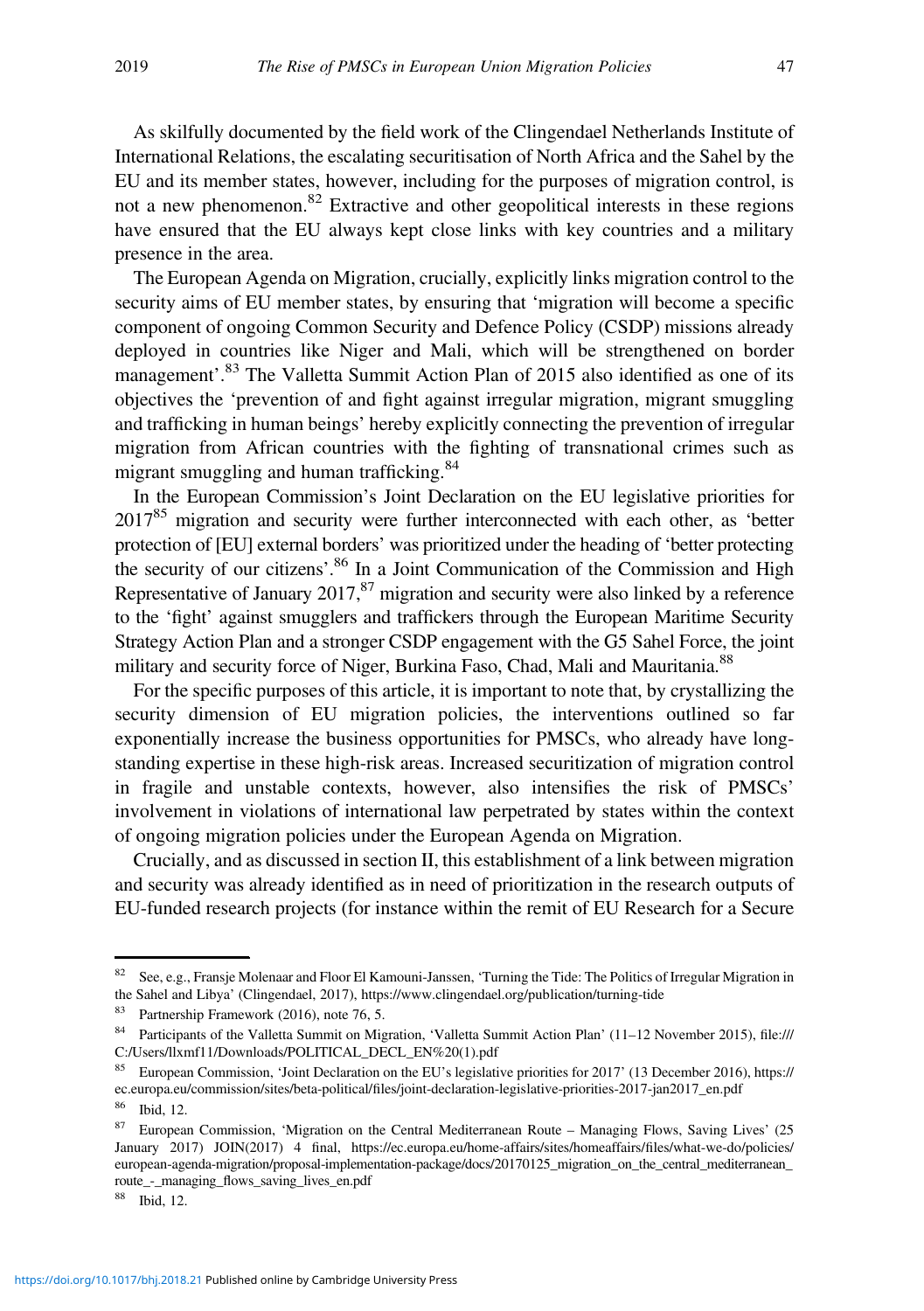Society) carried out by PMSCs themselves.<sup>89</sup> By explicitly connecting migration control to the European Maritime Security Strategy Action Plan, to EUCAP<sup>90</sup> and CSDP missions, and to policies to fight transnational crimes and increase the security of European citizens, migration is irrevocably identified and addressed as a 'security threat'. This discourse, in turn, also ensures access to EU security funds for the purposes of migration control, enables the lowering of restrictions on data sharing on refugees and asylum seekers, and more generally justifies the implementation of draconian measures to tackle irregular migration.<sup>91</sup>

The security dimension in which EU migration policies are enveloped makes PMSCs ideally placed to offer their security services and expertise,  $92$  not only in countries in which an armed conflict is ongoing (such as Libya and Afghanistan) or which are in a post-conflict situation, but more broadly in any migration control setting, in the EU and elsewhere. The general security approach to the European refugee 'crisis' is such that everyday services for refugees and asylum seekers are also increasingly contracted out to PMSCs: from immigration detention facilities to deportation and removal services,  $93$  from housing, to access to health care services and distribution of food vouchers,  $94$  all these 'services' are managed by (largely the same) PMSCs.<sup>95</sup>

In light of what has been examined so far, it is possible to argue that the securitized context in which EU migration policies are implemented means that the security services flowing from these policies and the PMSCs contracted to provide them should be subjected to a higher level of scrutiny, not least through the direct application of the UNGPs. Principles 7 and 23(c) expressly refer to conflict-affected areas and gross abuses. It is argued, however, that these principles also hold relevance in high-risk areas where there is a risk of gross human rights abuses taking place, including within the context of migration control.

<sup>89</sup> 'EU Research for a Secure Society' (2016), note 28, 305.

<sup>&</sup>lt;sup>90</sup> See, e.g., the EUCAP Sahel Niger and EUCAP Sahel Mali capacity building missions to enhance processes of regional security cooperation, run by the EU External Action Service, and identified by the Joint Communication of January 2017 as key to 'managing migrant flows through the southern border', note 87, 12–16.

 $91$  Davitti (2018), note 5. For more details on how EU policies of externalization are affecting key African states, see Anne Koch et al, 'Diversity of Cooperation Contexts as a Challenge to the EU' in Anne Koch et al (eds), Profiteers of Migration? Authoritarian States in Africa and European Migration Management (Stiftung Wissenschaft und Politik/ German Institute for International and Security Affairs, 2018) SWP Research Paper 4, 66, [https://www.swp-berlin.org/](https://www.swp-berlin.org/en/publication/profiteers-of-migration/) en/publication/profi[teers-of-migration/](https://www.swp-berlin.org/en/publication/profiteers-of-migration/)

<sup>92</sup> The Economist, 'Silver Lining: Security Businesses in Europe Set to Profit from Migration Crisis', [https://www.](https://www.economist.com/news/business-and-finance/21700844-migration-terrorism-and-austerity-help-contractors-prosper-private-security-firms-are) economist.com/news/business-and-fi[nance/21700844-migration-terrorism-and-austerity-help-contractors-prosper](https://www.economist.com/news/business-and-finance/21700844-migration-terrorism-and-austerity-help-contractors-prosper-private-security-firms-are)[private-security-](https://www.economist.com/news/business-and-finance/21700844-migration-terrorism-and-austerity-help-contractors-prosper-private-security-firms-are)firms-are

<sup>&</sup>lt;sup>93</sup> Lydie Arbogast, 'Migrant Detention in the European Union: A Thriving Business' (Migreurop and RosaLuxemburg-Stiftung, 2016), [https://www.rosalux.eu/leadmin/user\\_upload/Publications/MIGRANT-DETENTION-](https://www.rosalux.eu/leadmin/user_upload/Publications/MIGRANT-DETENTION-EU-EN.pdf)[EU-EN.pdf](https://www.rosalux.eu/leadmin/user_upload/Publications/MIGRANT-DETENTION-EU-EN.pdf)

 $94$  Lethbridge (2017), note 6.

<sup>&</sup>lt;sup>95</sup> Ibid, 20–27. On the conflicts of interest between the EU and the security industry, see p 25–26, where it is explained that the EU 7th Framework Research Programme (FP7) 'provided funding for several security research projects which are given to research institutes which work in partnership with private companies which produce security systems, for example, Thales, BAE, IAI or EADS'.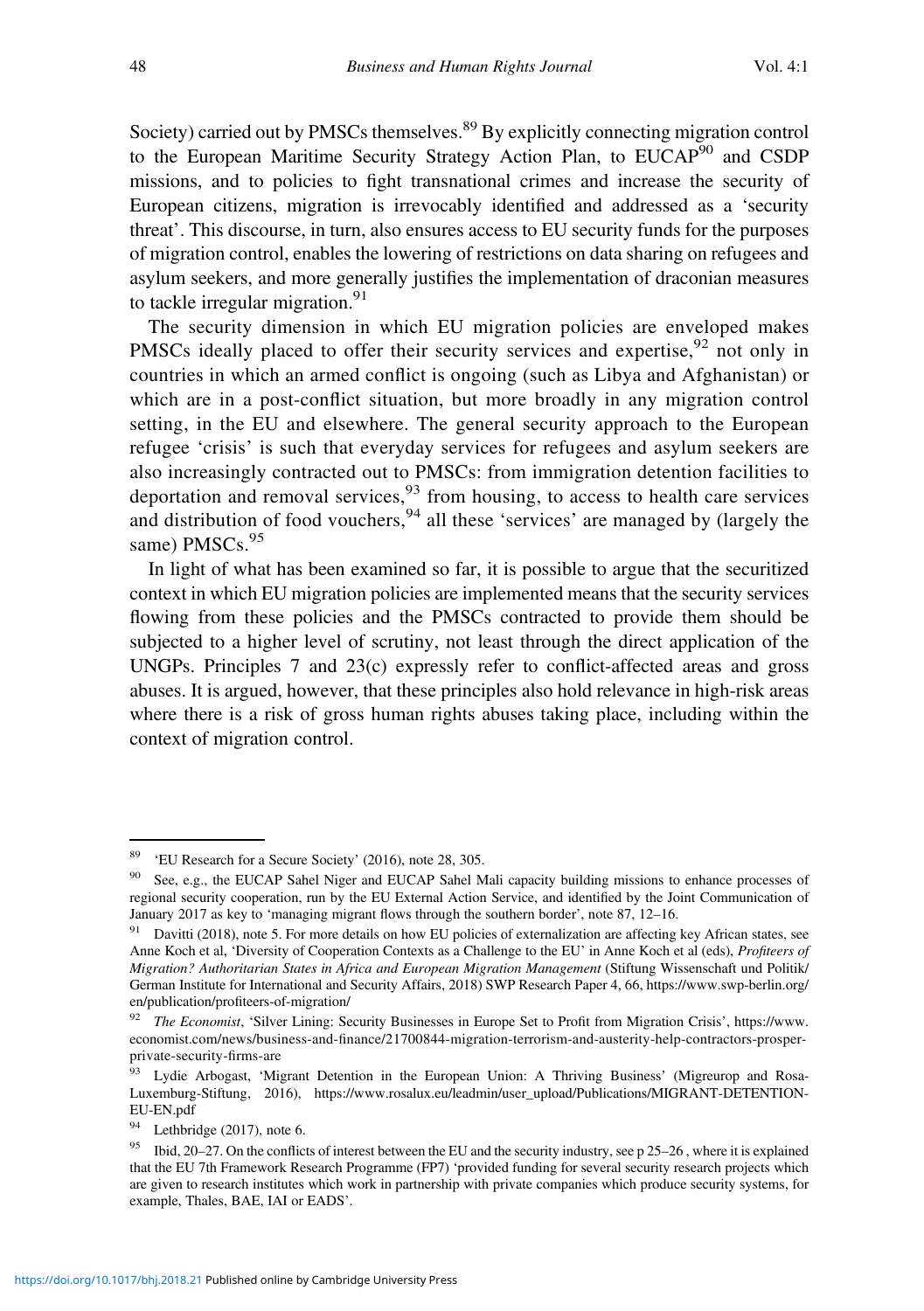# IV. THE EUROPEAN REFUGEE 'CRISIS': HEIGHTENED HOME STATES' OBLIGATIONS AND PMSCS' RESPONSIBILITIES

## A. Gross Abuses and Heightened Home States' Obligations

As evidenced so far in this article, it is appropriate to conceptualize the EU policies on migration control and securitization, aimed at tackling the European refugee 'crisis', as pertaining to high-risk operations for the purpose of implementing the UNGPs. The EU itself appears to have no concern in framing such policies as part of security operations to combat human trafficking, smuggling and terrorism, and more broadly as enhanced measures for the security and protection of EU citizens. PMSCs themselves are involved in research projects that frame current migration flows as a security threat to the EU which requires increased security measures. It is only reasonable, therefore, to ensure that the outsourced services flowing from these security policies are subject to higher scrutiny, as it is pertinent for security policies and services deployed in high-risk or conflict contexts.

The third argument that I put forward in this article, is that for the purposes of a business and human rights analysis, the direct consequence of such a reconceptualization of the policies developed within the European Agenda on Migration is that the home states of PMSCs operating in these highly securitized contexts have heightened human rights obligations, whilst the PMSCs providing these services have increased responsibilities, as envisaged by the UNGPs. Although home states and PMSCs themselves might at first be reluctant to support this approach, I advance the argument that it would enable a clearer understanding of the obligations vested upon home states and, in turn, of the relevant human rights due diligence responsibilities<sup>96</sup> expected of PMSCs operating in a high-risk migration context.

Despite the justifiable critique of the restrictive policies adopted to tackle the refugee 'crisis',<sup>97</sup> there is no sign that the EU and its member states will abandon the European Agenda on Migration any time soon. Thus, whereas it would be preferable to see an overall rethink of the current EU approach to migration control, in the meantime it is important to argue that both home states and PMSCs are subject, respectively, to heightened human rights obligations and responsibilities.

As mentioned in section III, in cases such as Leonardo S.p.A., where the company is partly owned by the state, home states are also expected to take additional steps to protect against human rights abuses by state-owned companies, as envisaged by UNGP  $4.^{98}$  These 'additional' steps are supplementary to the international obligations reflected in principles 1–3 and 7 of the UNGPs, further examined here. The majority of PMSCs involved in the European Agenda, however, are not state-owned enterprises, so my focus in this subsection is mainly on the *enhanced* obligations articulated in UNGP 7

See, e.g., R Davis, 'The UN Guiding Principles on Business and Human Rights and Conflict-Affected Areas: State Obligations and Business Responsibilities' (2012) 94 International Review of the Red Cross 961.

See, e.g., Marianna Kariakoulaki et al (eds), Critical Perspectives on Migration in the Twenty-First Century (E-International Relations Publishing, 2018),<https://www.e-ir.info>

<sup>&</sup>lt;sup>98</sup> In relation to these cases, see UN Human Rights Council, Report of the Working Group on the issue of human rights and transnational corporations and other business enterprises, 'Leading by Example: The State, State-Owned Enterprises, and Human Rights', UN Doc A/HRC/32/45 (4 May 2016). In this report, the Working Group considered the specific duty of states to protect against human rights abuses involving those business enterprises that they own or control (generally referred to as State-owned enterprises).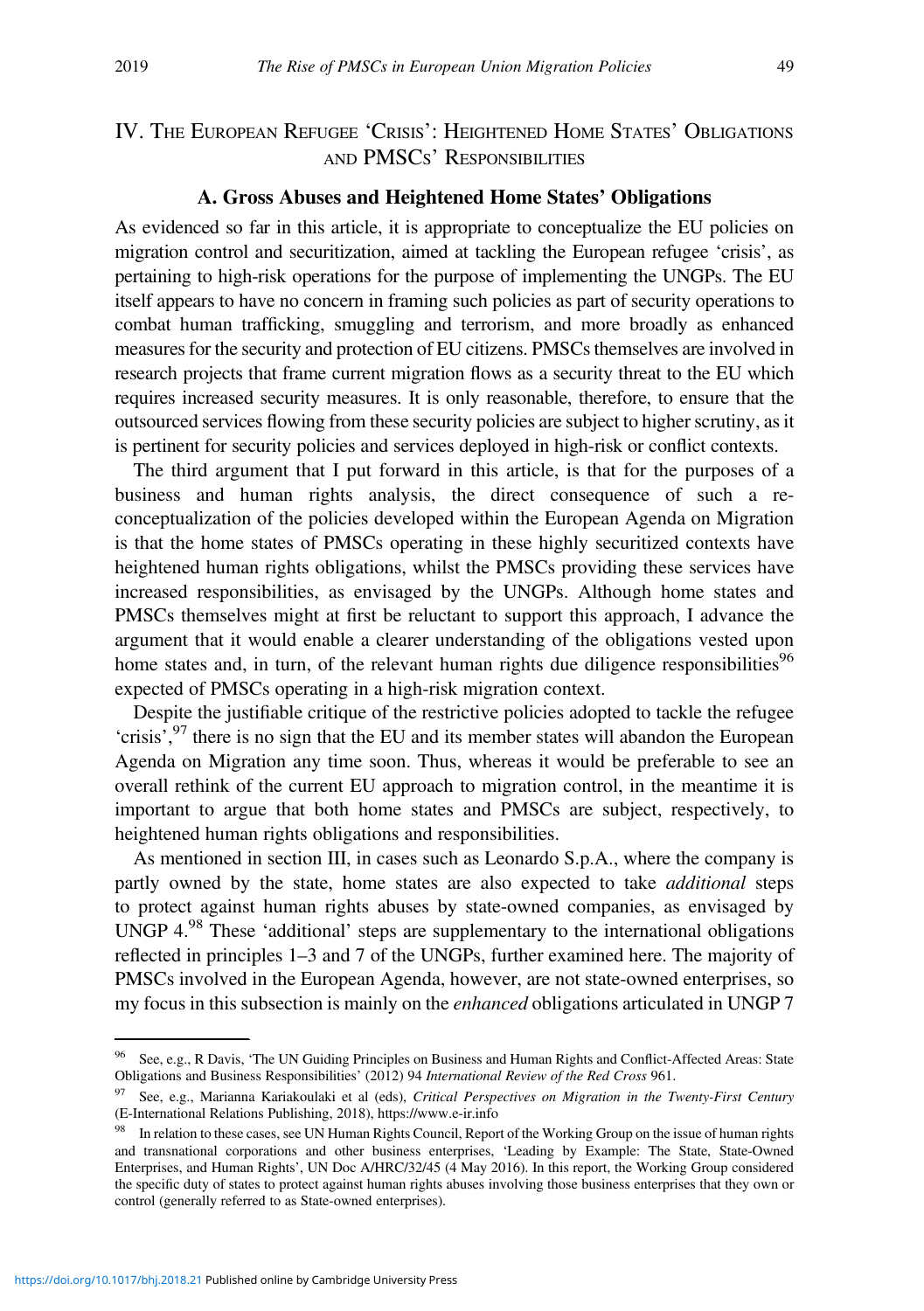and relevant to the home states of companies operating in conflict affected and high-risk contexts.

According to UNGP 7, home states of PMSCs involved in the implementation of the European Agenda on Migration are expected to 'help them identify, prevent and mitigate the human rights-related risks of their activities and business relationships' and 'to assess and address heightened risks of abuses'.<sup>99</sup> As expanded in the commentary and in a report in an addendum to the UNGPs,<sup>100</sup> home states' engagement is to be understood as in addition to the engagement of host states where the PMSC are deployed. Home states' engagement should be proactive and take place as early as possible:

because prevention is cheaper than reaction for both States and business enterprises. It is furthermore more likely that engagement can be effective in helping business enterprises to avoid involvement in human rights abuse if it takes place before violence becomes widespread. Nonetheless, prevention might not be enough, and States should remain engaged with the business enterprise through the conflict cycle.<sup>101</sup>

As convincingly argued by Radu Mares, a close analysis of UNGP 7 and of its commentary reveals that this principle is 'conceptually dependent on "gross abuses" and not on the conflict context'. <sup>102</sup> Gross abuses are to be understood as more serious human rights abuses than 'severe impacts' or 'significant risks', referred to for instance in other principles.<sup>103</sup> The first two provisions of the commentary to UNGP 7, Mares contends, 'couple the increased likelihood of occurrence (high-risk areas) with the grossness of the abuse' in order to ensure that home states are proactive and supportive of cooperative companies.<sup>104</sup> Accordingly, the reference is to high risk of human rights abuse rather than to high risk of conflict.<sup>105</sup> The last two provisions of the commentary, instead, 'refer to gross abuses with no coupling to high probability of business involvement in such abuses. So even in this case the call towards home states is not dependent on conflict, merely on the grossness of the abuse'.<sup>106</sup> Gross abuses, therefore, not only occur in situations of armed conflict but, as evidenced in sections II and III of this article, also in various other high-risk contexts, $107$ including when PMSCs are involved in deportation and removals, immigration detention, securing EU 'hotspots' and other processing centres, and providing essential services to refugees and asylum seekers (e.g., access to health care, housing and food).<sup>108</sup>

In these high-risk contexts, the provisions in UNGP 7 are forceful, as they require home states to '[deny] access to public support and services for a business enterprise that

<sup>99</sup> UNGP note 18, Principle 7 and related commentary.

<sup>&</sup>lt;sup>100</sup> See Business and Human Rights in Conflict-Affected Regions: Challenges and Options for State Responses, UN Doc. A/HRC/17/32, 27 May 2011.

 $\frac{101}{102}$  Ibid, para 10.

Radu Mares, 'Corporate and State Responsibilities in Conflict-Affected Areas' (2014) 83 Nordic Journal of International Law 293, 311.

<sup>103</sup> See, e.g., UNGP 14, 16, 17, 21.

 $\frac{104}{105}$  Mares (2014), note 102.

 $\frac{105}{106}$  Ibid.

Ibid.

<sup>107</sup> See also Special Representative of the Secretary-General, 'Recommendations and Follow-Up to the Mandate', 11 February 2011, [https://www.business-humanrights.org/sites/default/](https://www.business-humanrights.org/sites/default/files/media/documents/ruggie/ruggie-special-mandate-follow-up-11-feb-2011.pdf)files/media/documents/ruggie/ruggie-special[mandate-follow-up-11-feb-2011.pdf](https://www.business-humanrights.org/sites/default/files/media/documents/ruggie/ruggie-special-mandate-follow-up-11-feb-2011.pdf), where reference is made to 'armed conflict and other situations of heightened risk' (emphasis added).

<sup>108</sup> See, e.g., EASO contracts (2017), note 6, and Lethbridge (2017), also note 6.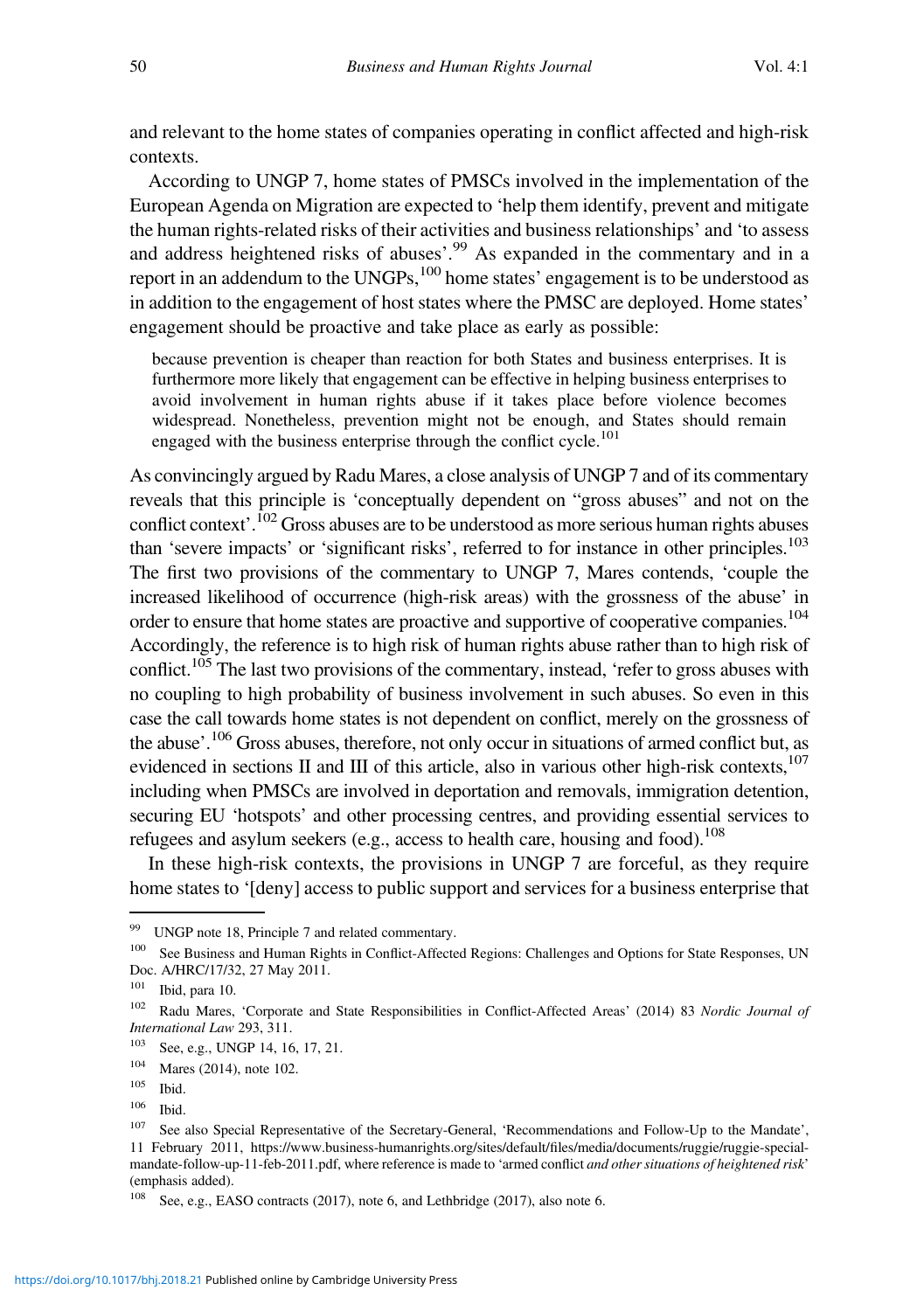is involved with gross human rights abuses and refuses to cooperate in addressing the situation'. UNGP 7(d) also requires home states to 'ensur[e] that their current policies, legislation, regulations and enforcement measures are effective in addressing the risk of business involvement in gross human rights abuses'.<sup>109</sup> As further emphasized in the addendum report on conflict-affected areas, home states:

should ensure *that their regulatory frameworks are adequate*, the applicability to business entities is clarified and, for the most extreme situations, make sure that the relevant agencies are properly resourced to address the problem of business involvement in international or transnational crimes, such as corruption, war crimes or crimes against humanity.<sup>110</sup>

Thus, in contrast to objections regarding the existence of an obligation to regulate vested upon the home state, $^{111}$  the nature of high risk of gross abuses, is such that UNGP 7 demands the exceptional engagement of home states, something that in the context of the European Agenda on Migration might be particularly challenging to achieve in practice. Most of the PMSCs involved in implementing EU migration policies, unsurprisingly, are based in EU member states, and represent a sector of major financial significance to the EU, as discussed in section II in relation to their influence and lobbying clout. It is therefore useful to consider, albeit briefly, that there are also additional public procurement obligations vested upon member states purchasing security and other services for the purposes of migration control.<sup>112</sup> As recognized by the UNGPs, and even more so in these high-risk situations, the state should also be seen as a commercial  $\arctan x$ <sup>113</sup> purchasing activities by the state thus engage clear international legal obligations and an expectation that the state will be proactive in using public procurement to leverage protection against human rights abuses.  $114$ 

## B. An Increased Responsibility to Respect Human Rights for PMSCs

The UNGPs provide that, in order to fulfil their responsibility to respect human rights, companies should avoid infringing on the rights of others and address negative impacts that they have caused or contributed to. This is to be achieved specifically through

<sup>&</sup>lt;sup>109</sup> This is also confirmed by the Commentary to UNGP 7 (note 18), which suggests that states should, *inter alia*, 'consider multilateral approaches to prevent and address such acts, as well as support effective collective initiatives'.

<sup>&</sup>lt;sup>110</sup> Conflict-Affected Regions Report (2011), note 100, para 13 (emphasis added).<br><sup>111</sup> As indicated in section I in relation to invictiition (note 8), various scholars are

As indicated in section I in relation to jurisdiction (note 8), various scholars argue that home states indeed have an obligation to regulate companies domiciled in their territory and/or under their jurisdiction. The Commentary to UNGP 2, however, took a conservative stance in relation to this debate and stated that '[a]t present States are not generally required under international human rights law to regulate the extraterritorial activities of businesses domiciled in their territory and/or jurisdiction. Nor are they generally prohibited from doing so, provided there is a recognized jurisdictional basis'. The debate is far from settled in international law, as indicated by the vast amount of literature that the topic continues to engender.

<sup>112</sup> See further Robert Stumberg et al, 'Turning a Blind Eye? Respecting Human Rights in Government Purchasing' (International Corporate Accountability Roundtable 2014). In the specific context of migration control, EU member states also often procure development aid. For the obligations relevant in development aid procurement, see Annamaria La Chimia, 'Development Aid Procurement and the UNGP: Challenges and Opportunities to Move Forward'; 'The New Frontier of Buying Justice' in Geo Quinot and Sope Williams (eds), Public Procurement Regulations for 21st Century Africa (Cape Town: Juta 2018).

<sup>113</sup> This is clearly set out in principles 4–7.

<sup>114</sup> See, e.g., Claire M O'Brien et al, 'National Action Plans on Business and Human Rights: Current Status and Future Prospects for a New Business and Human Rights Governance Tool' (2015) 1 Business and Human Rights Journal 117. See also relevant EU Directives, note 63.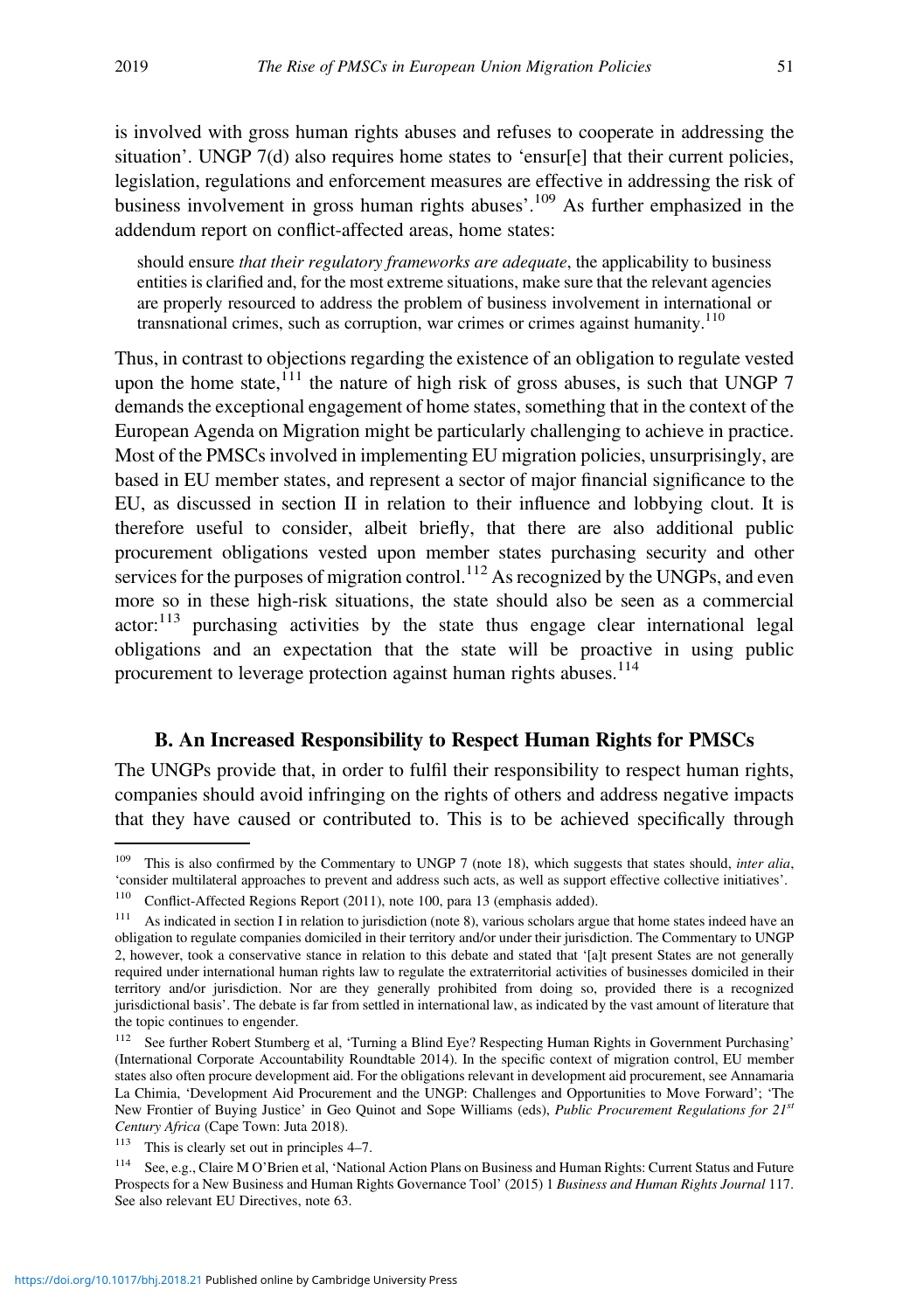human rights due diligence,  $115$  which is substantially aimed at ensuring that a company assesses its actual and potential 'adverse' impacts (in other words, human rights abuses); takes action when such adverse impacts are identified; tracks and communicates to relevant stakeholders the ways in which it addresses such impacts; and contributes to remediating them. In high-risk contexts, such as the ones analysed in this article, PMSCs have a heightened responsibility, including *vis-à-vis* the type of human rights due diligence that they carry out and the remediation mechanisms that they provide. They should have a clearer understanding of the severity of the abuses that they become involved in and/or contribute to, in terms of scale and scope of the abuses but also in terms of trauma and irremediable nature of the harm.<sup>116</sup> The focus of the human rights due diligence process, therefore, is not on the risk to the company, but on the higher risk to which refugees and migrants are exposed when PMSCs implement migration control operations. PMSCs should consider both the likelihood and severity of the risk, and that this risk increases proportionally with the negative impact on the people subject to the migration control operations they are contracted to carry out or to otherwise enable.

In the specific securitized and militarized contexts analysed here, direct consultations with affected stakeholders would not be feasible (or highly unlikely) and this is why the UNGPs recommend the use of expert resources to ascertain the human rights concerns related to the activities in which they will be involved. Due to the high risk of gross abuses, UNGP 23(c) is of particular significance to this analysis as it provides that 'businesses enterprises should treat the risk of causing or contributing to gross human rights abuses as a legal compliance issue wherever they operate<sup> $117$ </sup> As already discussed in section III, the need to consider the risk of being involved in gross human rights abuses as a compliance issue is clearly specified in the commentary to UNGP 23(c). The latter, John Sherman posits:

recognizes that regardless of the uncertainty of the law in particular jurisdictions, a company's involvement in gross human rights abuses would be such an egregious calamity for the company and society that its lawyers should proactively monitor the company's efforts to prevent its involvement in such abuse, as they would do to prevent its involvement in any serious corporate crime.<sup>118</sup>

UNGP 23 should be read in conjunction with UNGP 24, as the latter indicates the need to prioritize actions aimed at *preventing* and addressing adverse impacts. PMSCs involved in high-risk operations, therefore, should not only ascertain the likelihood of their contribution to gross abuses, but should also prioritize action to address the most severe impacts.<sup>119</sup>

In light of the above, it appears that the involvement of PMSCs in the implementation of the European Agenda on Migration might not sit comfortably with the provisions in

<sup>115</sup> See UNGPs 17–21 and related commentary, note 16.

<sup>&</sup>lt;sup>116</sup> See, e.g., UNGP 24 and related commentary, note 18.<br><sup>117</sup> UNGP 23(c), note 18, emphasis added. See also David

UNGP 23(c), note 18, emphasis added. See also Davies, note 96, 967–77.

<sup>&</sup>lt;sup>118</sup> John F Sherman, 'The UN Guiding Principles: Practical Implications for Business Lawyers' (2013) In-House Defense Quarterly at 55, http://shiftproject.org/sites/default/fi[les/Practical%20Implications%20for%20Business%](http://shiftproject.org/sites/default/files/Practical%20Implications%20for%20Business%20Lawyers.pdf) [20Lawyers.pdf](http://shiftproject.org/sites/default/files/Practical%20Implications%20for%20Business%20Lawyers.pdf), as referenced in ibid (emphasis added).

<sup>&</sup>lt;sup>119</sup> See Davis (2012), note 96, 977. UNGP 24, note 18, reads: 'Where it is necessary to prioritize actions to address actual and potential adverse human rights impacts, business enterprises should first seek to prevent and mitigate those that are most severe or where delayed response would make them irremediable'.